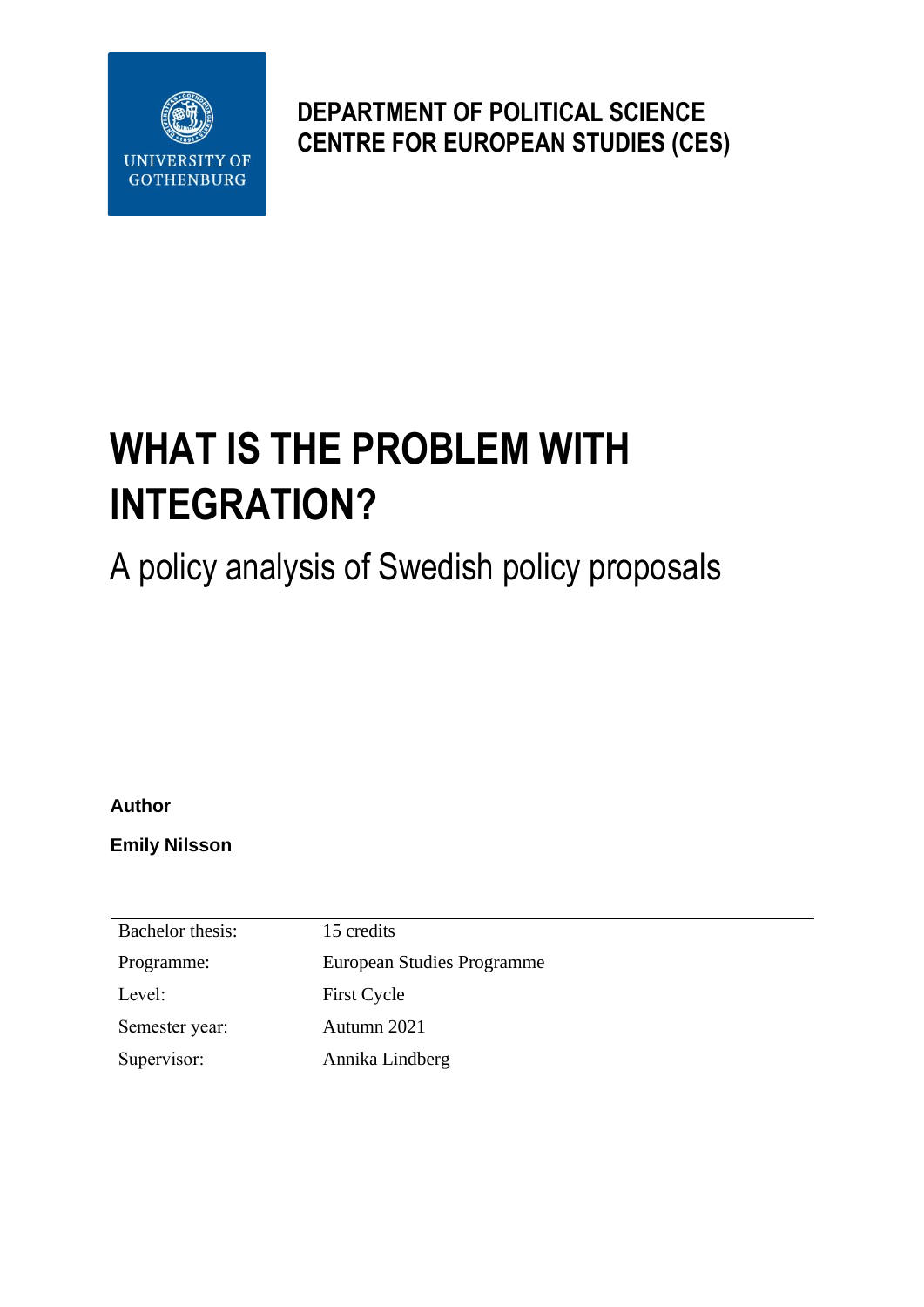## **Abstract**

The aim of this thesis is to study how the idea of integration has been formulated in Swedish policy proposals over time and what similarities and differences can be found in policy proposals spanning over more than a decade, starting in 2009 till 2022. By using a Poststructuralist theory that emphasizes truth as something contextual subjective and applying the WPR-approach which studies underlying ideas through problem representation. The result shows that integration in Swedish policy proposals is perceived to be tightly bound to the labour market, where the labour market acts as a key to integration. Furthermore, integration is formulated as a normative linear process, in which the newly arrived immigrant is expected to move towards integrating into a steadfast Swedish society. Integration is also presented both as a goal and as a process, wherein the government can provide sufficient circumstances that the newly arrived immigrants must use to integrate. Differences found in the study show that during the first part of the last decade the problem with integration was perceived to be a newly arrived lack of effort in integrating, whilst the latter half focused on systemic shortcomings which hindered integration efforts.

| Bachelor thesis: | 15 credits                        |  |  |
|------------------|-----------------------------------|--|--|
| Programme:       | European Studies Programme        |  |  |
| Level:           | <b>First Cycle</b>                |  |  |
| Semester year:   | Autumn 2021                       |  |  |
| Supervisor:      | Annika Lindberg                   |  |  |
| Keyword:         | WPR, Integration, Policy, Sweden, |  |  |
| Word count:      | 11120                             |  |  |
|                  |                                   |  |  |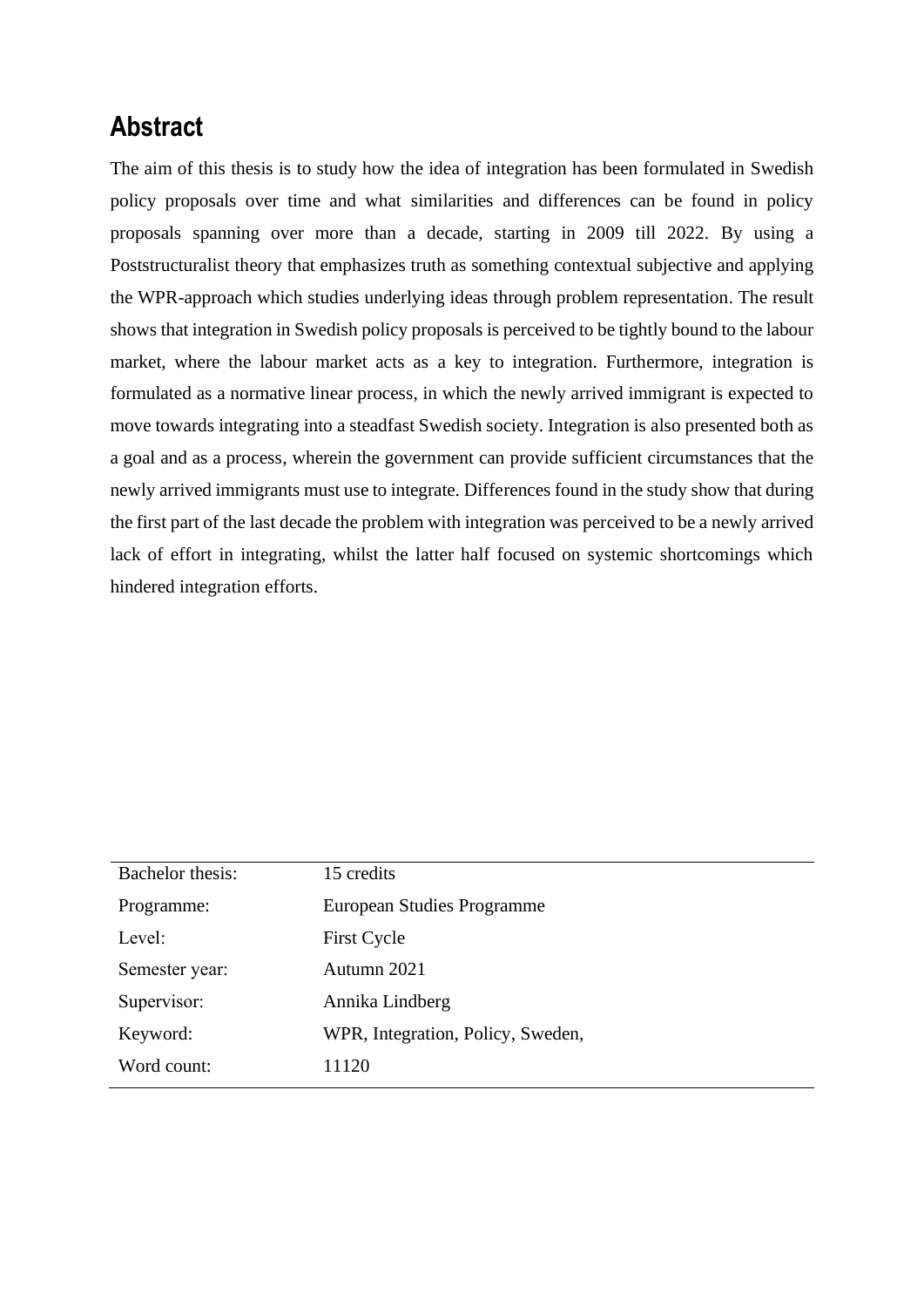## **Table of content**

| 1.1 |
|-----|
|     |
|     |
|     |
|     |
|     |
|     |
|     |
|     |
|     |
|     |
|     |
|     |
|     |
|     |
|     |
| 17  |
|     |
|     |
|     |
|     |
|     |
|     |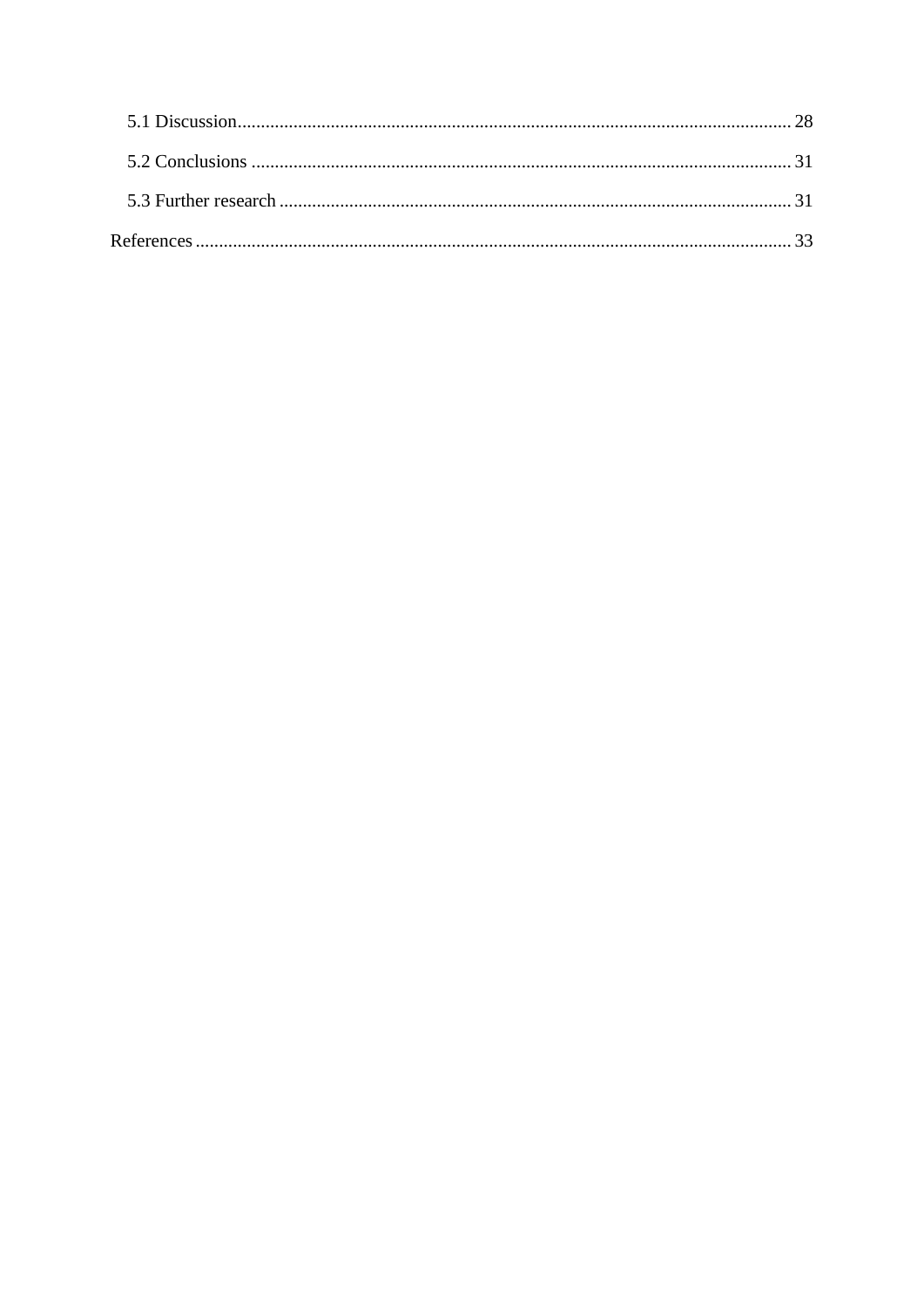## <span id="page-4-0"></span>**1. Introduction**

Immigrant integration has in recent years received increasing attention in both societal and political debates and within academia (Penninx & Garcés-Mascareñas, 2016, 13; Favell, 2010, p.65). This is in part because of what is now commonly referred to as "*the refugee crisis*" (Duszczyk et al 2021, p.3), of 2015 which was a time of global displacement that in Europe became a reception crisis. The aftermath of 2015 had rippling effects all over Europe and rising anti-immigrant rhetoric became commonplace in society but also in politics (Duszczyk et al 2021, p.3). Sweden, in particular, underwent a stark change in the government position from open immigration to limitations being made on the number of immigrants received. These events, in turn, gave way to an increased focus on migrant integration as there was a change in public attitudes towards immigrants and the concepts of integration (Gonda et al., 2021, p.30).

Furthermore, Sweden has historically gone through many changes in its approach to integration and ideas surrounding what is important features as well as keys to integration. Starting from the 1960 and being a pioneering state in Europe when adopting a multicultural model in the 1970, which showed acceptance of ethnic and cultural diversity (Kaczmarczyk et al, 2015, p.37). Sweden has also traditionally been framed as a defender of human rights and an inclusive country of multiculturalism. Multicultural in the sense that those seeking refuge and new beginnings have been welcomed to take part in welfare benefits such as health care and education (Dahlstedt & Neergaard, 2016, p.122; Borevi, 2014, p.710-712). This has made the Swedish welfare and migration regime appear somewhat exceptional, leading to the coining of the phrase *Swedish exceptionalism*. Recent studies have shown that the reality of so-called Swedish exceptionalism which refers to a concept of Sweden as untouched by colonial legacies and a self-image as being above others, has been undergoing fundamental changes over the last two decades (Dahlstedt & Neergaard, 2016, p.122). Which was highlighted even more in the aftermath of the European refugee crisis by the fundamental changes in how migration and integration were discussed (Dahlstedt & Neergaard, 2016, p.122).

#### <span id="page-4-1"></span>1.1 Aim and research questions

From this background, Sweden becomes an interesting country to study regarding integration and how integration is portrayed in government documents. As that can help us gain an understanding of what underlying and implicit ideas underlie how integration is formulated and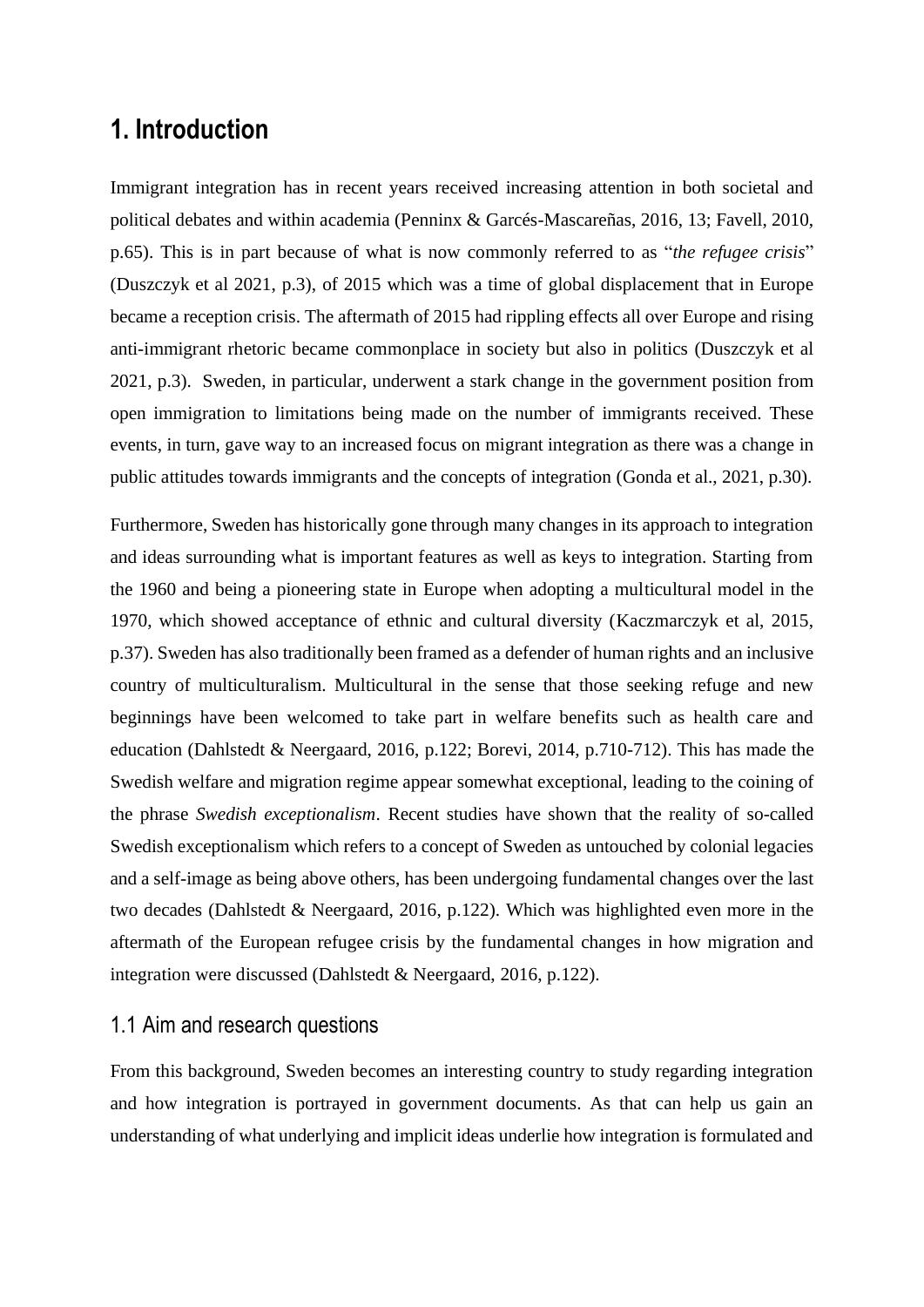problematized in documents that govern Sweden. The thesis, therefore, applies a qualitative text analysis and seeks to study how the concept of integration meaning which ideas of whom it entails, what is implied with integration, and how integration is achieved, is formulated in the Swedish policy proposal. Furthermore, the study aims to understand if migrant integration is portrayed differently before, during, and after the 2015 European refugee crisis. This was conducted using Carol Bacchi's (2009) *what the problem is represented to be*-approach which aims to make the implicit and underlying ideas visible by studying problem representations (p.7, 33).

By comparing Swedish government policy proposals published from the period 2009 to 2022 this thesis aims to analyze how the concept of integration is formulated through problem representation. Moreover, the thesis also aims to study how this formulation looks over time, by studying similarities and differences found in the documents. The study. furthermore, aimed to contribute to the overall research field of migrant integration studies.

With this aim in mind the following research question was composed:

- How is the problem of integration constructed in Swedish government propositions over time?
- What similarities and differences can be found in the propositions regarding the formulation of integration?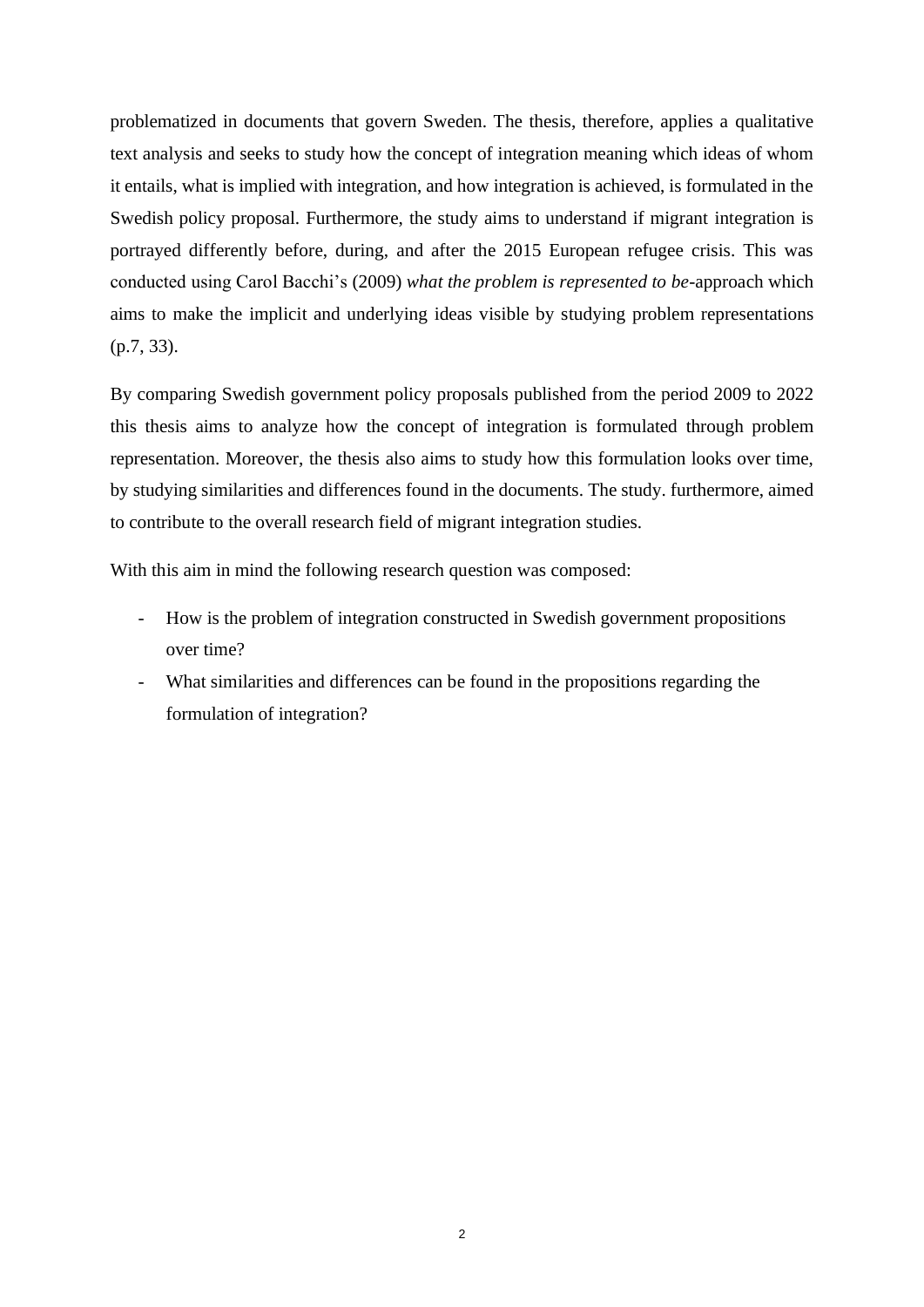## <span id="page-6-0"></span>**2. Previous research**

This section will provide an overview of the current research field, beginning with a description of integration as a highly contested and multifaceted concept. Followed by integration in a European context, and lastly, the section ends with a closer look at integration from a Swedish perspective.

#### <span id="page-6-1"></span>2. 1 The concept of integration

Even if integration is receiving increasing attention in societal and political debates (Penninx & Garcés-Mascareñas, 2016, p.13, Rytter, 2018, p.679), the concept of integration is still highly contested regarding whom it entails, what is implied with integration, and how integration is achieved (Anger & Strang, 2008, p.167, 178 Penninx & Garcés-Mascareñas, 2016, p.13; Rytter, 2018, p.682; Schinkel, 2018, p.5). Rytter (2018) emphasizes how integration can refer to both a goal as well as a process, a goal meaning integration as something that can be accomplished, and integration as a process as something that can be implemented (p. 682). As a result, it enables integration to be used for different purposes and contains different meanings which becomes a contributing factor to the concept's unclear nature (Rytter, 2018, p.682). In addition to the difficulties of defining integration, Schrove & Schinkel (2013) highlights that the concept of integration is built on the existence of a division between those who are integrated and those who need to be integrated (p.1132-1133).

Though the research regarding the concept of integration is vast, scholars have claimed that the concept has been used uncritically in academia as well as in popular discourse (Rytter, 2018, p.679, Schinkel, 2018, p.9, Penninx & Garcés-Mascareñas, 2016, p.12-13). Penninx and Garcés-Mascareñas (2016) point out that policy discourse as well as many studies on immigrant integration build upon a normative understanding and depiction of the concept of integration (p.12). Which contains two major assumptions, firstly that immigrants must conform to gain acceptance whilst the dominating majority culture remains the same and secondly that integration is a linear process (Penninx & Garcés-Mascareñas, 2016, p.12; Schrove & Schinkel, 2013, p.1133-1134). Schinkel (2018) argues that the lack of theorization and complexity regarding the conceptualizing integration leads to a concept that "[..] amounts to being a floating signifier that [...] translates easily across academia, policy, and popular discourse [...]" (p.3). Meaning that integration becomes an undefined concept that easily can be filled with different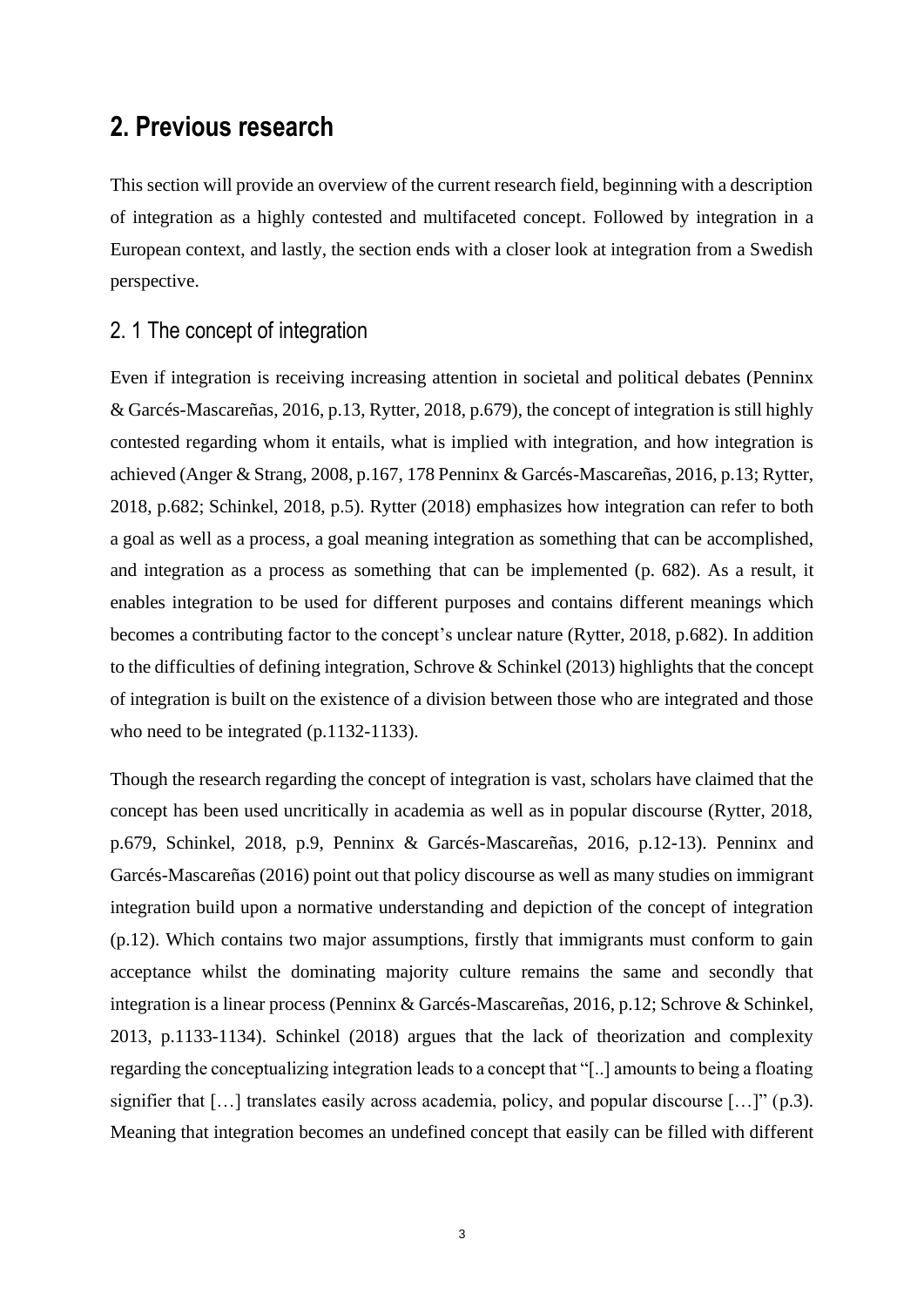meanings and used in many different contexts (Rytter, 2018, p.683). Integration can also be used to refer to economic, political, societal, and cultural integration which furthers the vagueness of the definition (Rytter, 2018, p.683). Even though the concept has been shown to be ill-defined and poses difficulties in its practical appliance, integration has become a common political ambition that easily changes over time as the undefined nature of integration allows for actors to differentiate understandings of what integration is, whom it refers and how it is achieved (Rytter, 2018, p.681, 683).

Furthermore, definitions of integration can be found in policies of varying levels of government, international and national as well as regional. However, these definitions often lack a clear criterion for how integration is measured and operationalized (Favell, 2010, p.65). Moreover, studies have shown that when these policies are applied, the responsibility for the integration is put on the immigrant who is expected to adapt to the society, which leads to integration becoming one-sided (Schinkel, 2013, p.1146). As a result, integration as a concept has created a space in which scholars, policymakers, and societal actors can fill it with a multitude of meanings of how integration is understood that are contextually bound both historical and spatial (Rytter, 2018, p.683-684; Schinkel, 2018, p.2). These meanings build upon ideas about the nation, the state, citizenship, and the relationship between minorities and majorities (Rytter, 2018, p.691; Kaczmarczyk et al., 2015, p.38). The contextually bound ideas have resulted in different countries developing differentiating *"philosophies of integration"* (Kaczmarczyk et al., 2015, p.38) which in turn is the basis for the emergence of varying integration policy models. In Germany, for example, a social model of integration originated where the labour market and participation in the welfare system both as a receiver and a contributor were seen as the basis for integration. In France, on the other hand, a republican model was created that saw vast naturalization as the way to integration (Kaczmarczyk et al., 2015, p.38). This can in turn be connected to integration being strongly linked with key issues which research shows are housing, employment, and education (Ager & Strang, 2008, p.169-171).

#### <span id="page-7-0"></span>2. 2 Integration in a European context

Post-war Europe has transformed from an emigration region to an immigrant area, which has happened at different times around Europe (Kaczmarczyk et al., 2015, p.25-26). Moreover, it is essential to mention that some parts of Central and Eastern Europe have not fully undergone this change and that it is still unknown when and how this change will be made noticeable in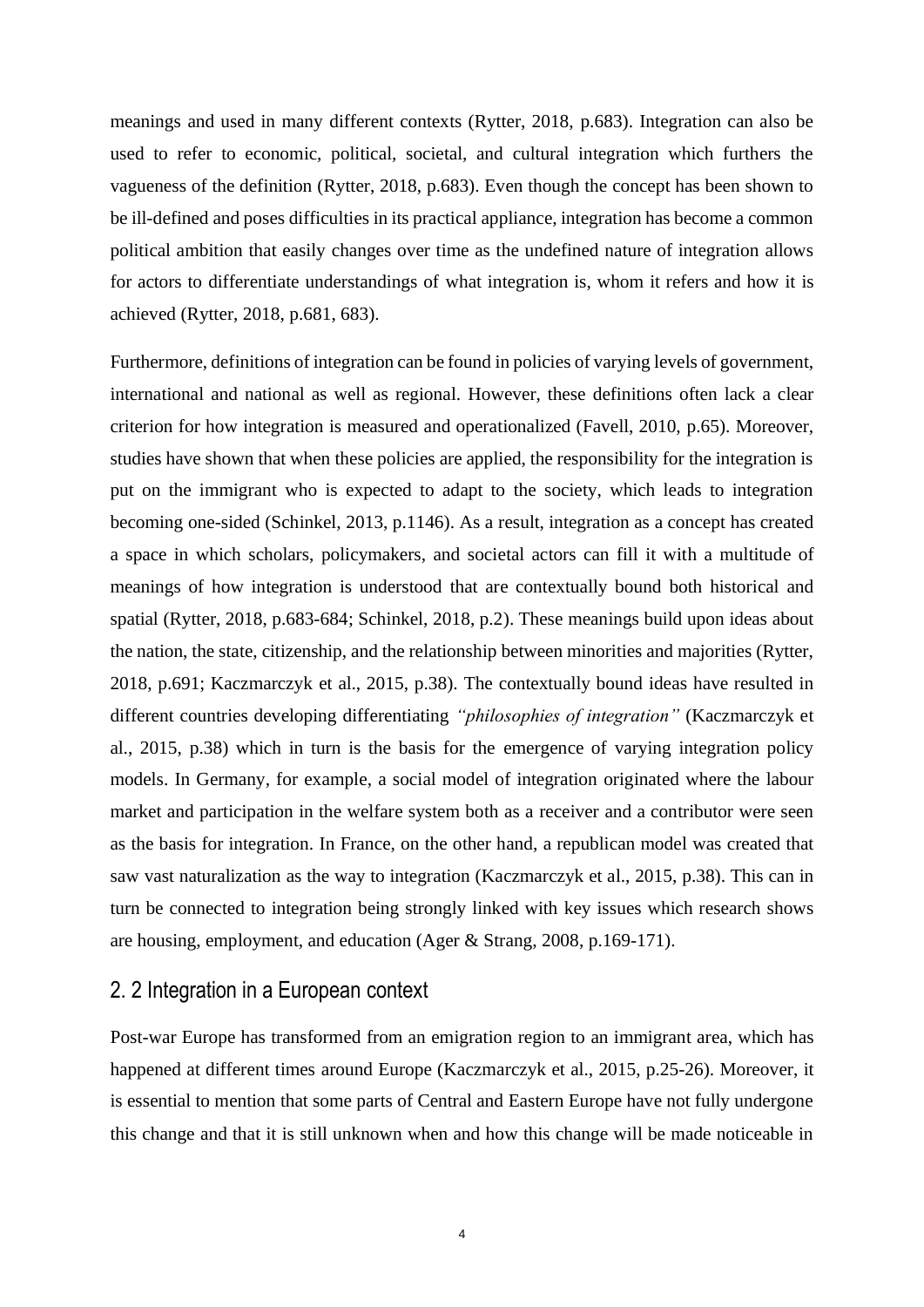these parts (Kaczmarczyk et al., 2015, p.25-26; Duszczyk et al. 2020, p.24-25). Western European countries such as Germany, France, and the Netherlands were the first to begin experiencing a mass influx of immigrants from both within and outside of Europe. The influx of immigrants was by the 1950s so great that they became countries of net immigration; southern and northern Europe underwent the same transformation in the 1970s (Duszczyk et al. 2020, p.24-25). This relatively rapid transformation created several challenges for the countries such as a change in a country's demographic and within the labour market which has had a fundamental impact on the countries' social, political, and economic realms (Kaczmarczyk et al, 2015, p.25). The most notable of these challenges revolved around the political response to the process of the immigrant's settlement, in other words, integration policy (Duszczyk, et al. 2020, p.24).

The concerns of integration challenges were initially limited to the western European countries, as they were the first to undergo the change from a migrant to an immigrant region, but the same challenges soon arose in the southern European countries. (Duszczyk et al. 2020, p.24- 26) Initial integration policies were created reactively, meaning that policymakers created policies for specific problems and not as part of a long-term strategy. The reason for this was that policymakers did not believe that immigration would be a permeant fixture and only saw it as a temporary phenomenon. Temporary in the sense that the immigration would consist of guest workers without an accompanying family that would work for a short time before returning to their country of origin. (Duszczyk et al. 2020, p.25-26). The integration policies that were introduced mainly focused on housing, education, and the welfare state as well as anti-discrimination efforts with the goal of boosting productivity by getting immigrants access to language learning and education. Moreover, integration was at this time seen as an inevitable process, that would happen as a natural consequence of education and socialization in the host country (Duszczyk et al. 2020, p.28). Integration was mainly focused on the economic and social spheres which led to the cultural sphere being overlooked and perceived as a one-way process where the immigrant was expected to voluntarily adjust to the host country (Duszczyk, et al. 2020, p.28).

From the late 1990s and still today, there has been a shift from voluntary integration programs to required integration courses as political efforts to meet the increase of third-country nationals' immigration. During this time integration became a condition for immigrants to stay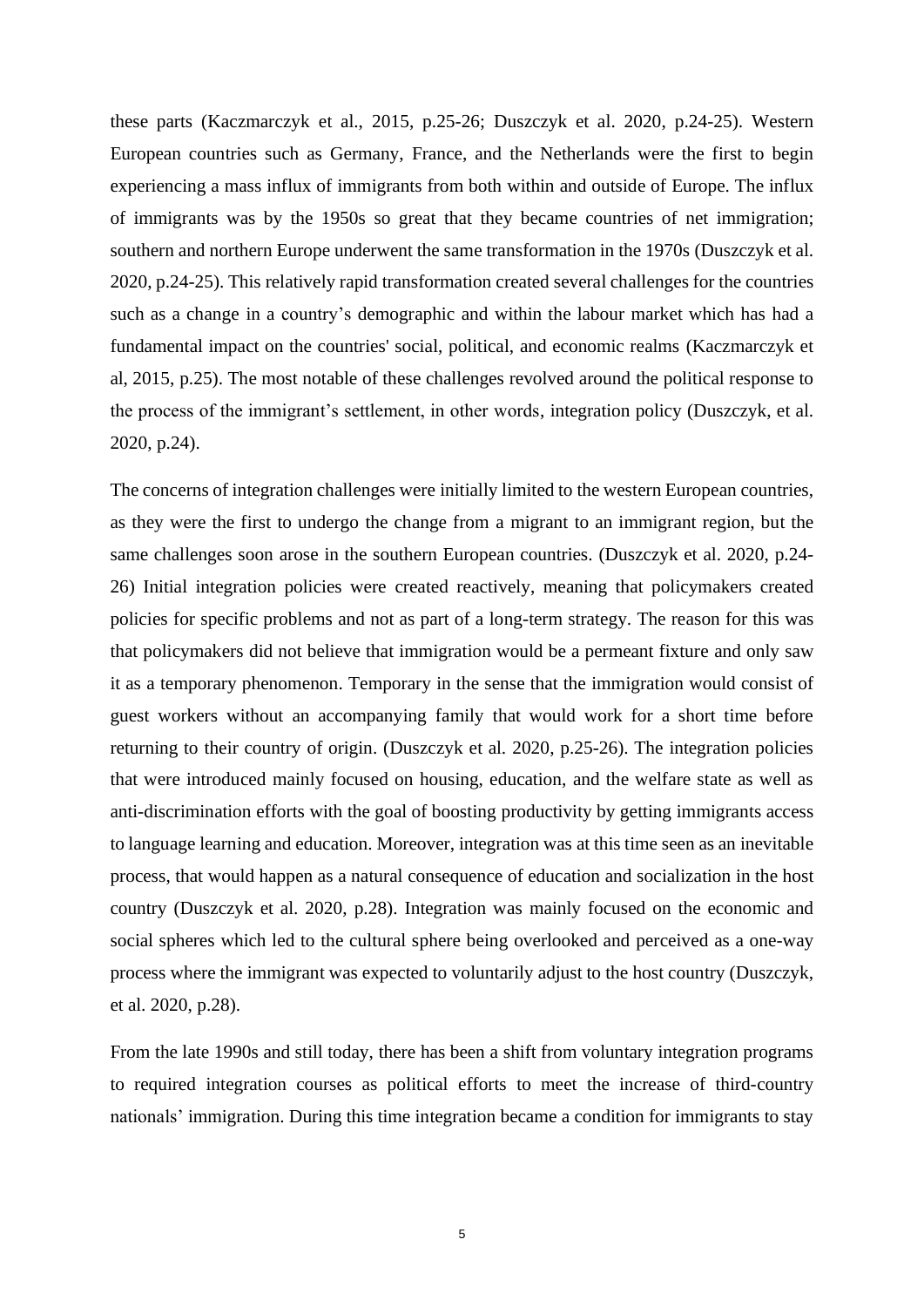in EU countries, thereby taking steps toward a more assimilative approach (Duszczyk et al. 2020, p.29). In recent times, scholars point out that mainstreaming trends are visible in many European countries; mainstreaming integration aims to reach people with an immigrant background through need-based policies that also include the general population. This is to achieve a more extensive scope, which integration policy has previously failed. (Van Wollegham, 2019, p.231-232). Even though many of the same integration trends are found in Europe, the countries' experience with integration is contextually bound. This means that historical, geographical, and socio-economic contexts have impacted and conditioned counties' policies leading to the development of an array of varying integration frameworks and policies all over Europe (Gónda et al., 2021, p.24).

The development of the EU has played a crucial part in building a migration and integration space in Europe, as an institutional regime through the legal and regulatory system of the EU but also regarding the migration patterns within and to the EU (Kaczmarczyk et al., 2015, p.25)*.* The development of what is often regarded as the European migration regime is a unique feature as it does not have a comparison in contemporary times regarding its scale and the legal and institutional framework (Kaczmarczyk et al., 2015, p.25). EU has also tried to define integration and it is now common practice in EU legal and political documents to refer to integration as a dynamic two-way process (European Commisson, 2004; Gónda et al., 2021 p.38). Gonda et al. (2021, p.34) argue that the promotion of a two-way process that concerns both immigrants and residents has drawn attention to the fact that the obligation and effort of integration are put on both parties.

However, integration is not constituted, from a legal point of view, as a separate common policy field in the EU but rather as a part of immigration policy. The immigration policy and therefore also the immigration efforts are subjected to shared competence within the EU in the fields of freedom, security, and justice. This means that in practice integration of immigrants remains under the member-states domain and therefore their own national law (Gónda et al., 2021, p.33). Despite this, scholars argue even though it's too early to talk about an EU integration policy, however, there exist policy instruments connected to integration that together form a policy relating to integration (Van Wolleghem, 2019, p.190). Gonda et al (2021, p.33) however, points out that the changing of migration realities in Europe and the intermingling of cultures in more recent years have created more demands for integration initiatives to be made on the EU level.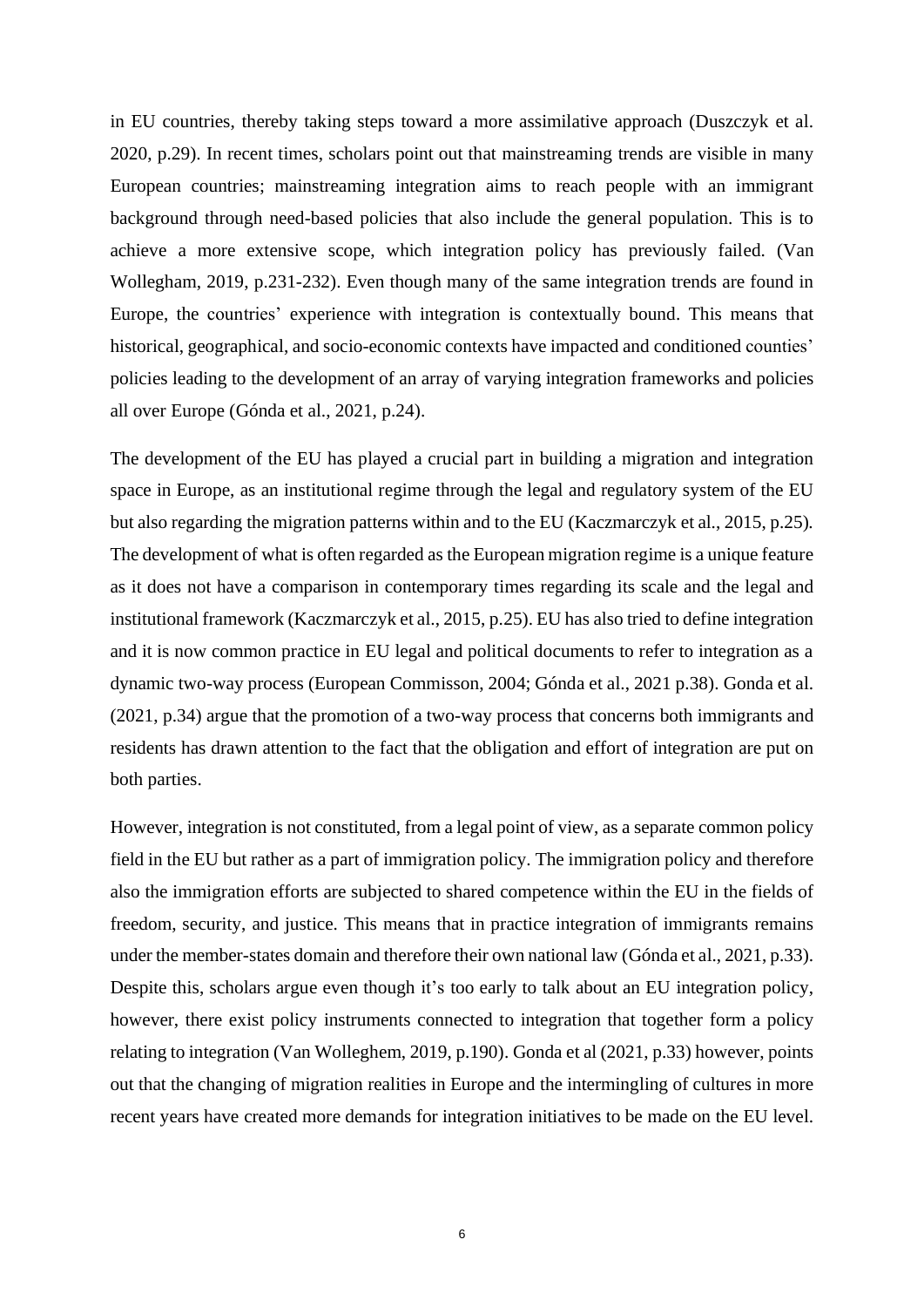Moreover, Gonda et al (2021) argue that the lack of a common integration policy at the EU level so far has resulted in soft policies and a gradual Europeanisation of member states' national policies through incentive-driven actions (p.33).

#### <span id="page-10-0"></span>2.3 Integration in Sweden

Sweden has followed the same path as most of Europe and undergone a transformation from a country of emigration to a land of immigration, leading to the development of integration policies in the late 1960s. Prior to this, the country was primarily characterized by an assimilatory view on immigration (Kaczmarczyk et al., 2015, p.36-37; Borevi, 2014, p.710). Dahlström (2004) has described Swedish integration policy using four policy models that mark different times in Swedish history. The late 1960s universal policy model, the 1970s multicultural model, the 1980s selective policy model, and back to the universal policy model during the 1990s (Dahlström, 2004, p.213).

In 1960 Sweden started to develop a policy approach to promote immigrants to integrate into Swedish society, the migration during this time was as previously mentioned mostly labour migration. The universal policy model was based on generous redistributive benefits and services for the whole population, the idea was that labour migrants would have access to these befits on the same ground as any other Swedish native residence (Borevi, 2014, p.710). During the 1970s, Swedish integration policies began recognizing ethnic identity and cultural communities and introduced policies with multicultural goals that combined a diversification of culture with the 1960s welfare state universalism (Borevi, 2014, p.711). In the 70s a belief emerged that access to equal rights was necessary to enable immigrants' integration into Sweden and that access to the welfare state should be given to immigrants as well as to their families. The immigration was however not unregulated, and the resident permit required the immigrant to have found a job that fulfilled several requirements. Borevi (2014) means that this created an ideal of the citizen as a worker, where the immigrant from the start is integrated into the labour market (p.710-712). Kaczmarczyk et al (2015) describe that Sweden by introducing "*multicultural policies*" (p.37) in the 70s became a pioneering state in Europe which many other countries followed (p.37).

The '80s introduced a selective model which acted as a response and critique of the multicultural model, the perception was that the migrants settling in Sweden were given too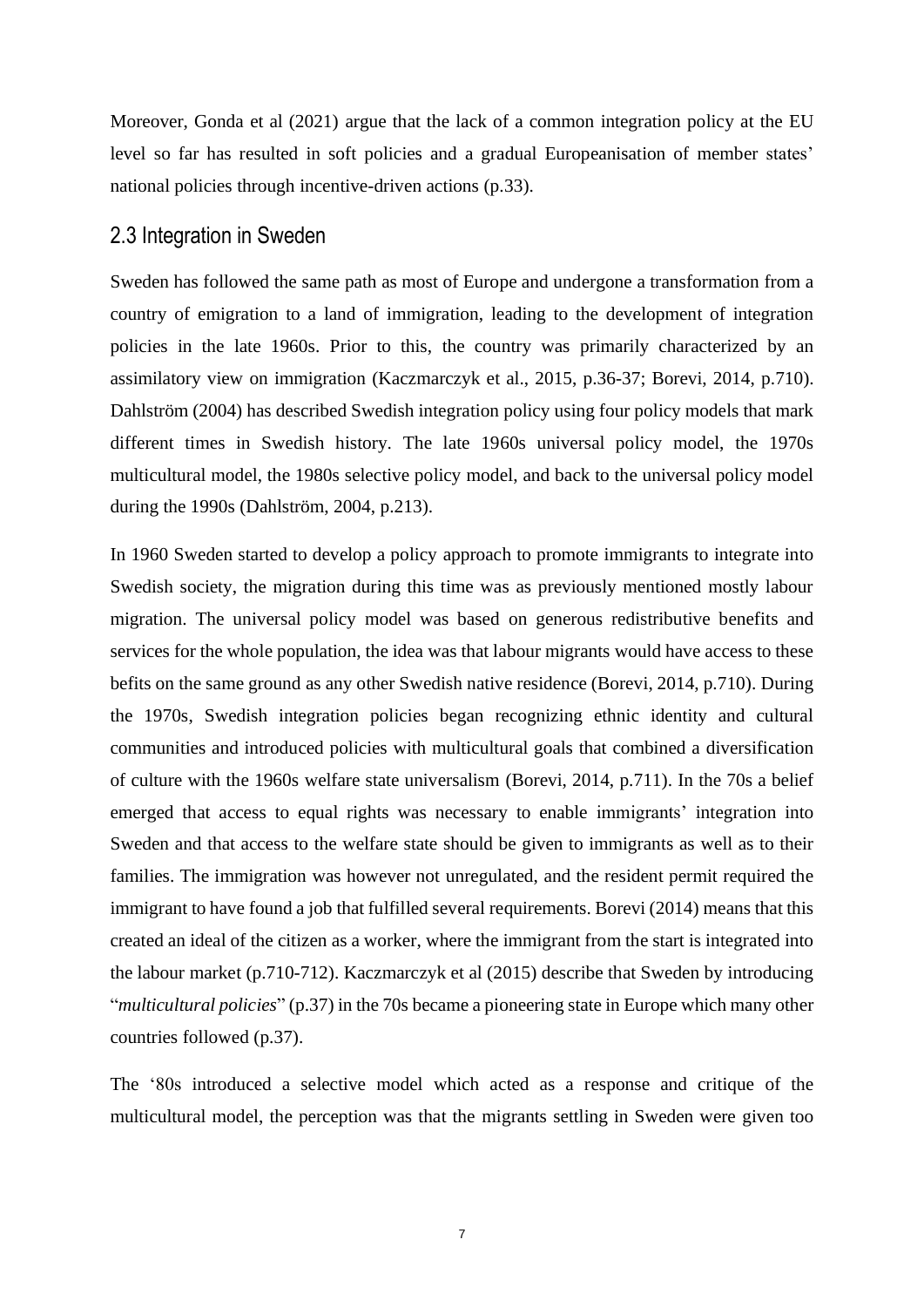much freedom to choose between what was believed to be their own culture and the Swedish culture (Dahlström, 2004, p.213-215; Kaczmarczyk et al., 2015, p.37). To address these perceived `problems´ arising during the multiculturalism model, the government withdrew bills created in the 1970s aimed at supporting and maintaining immigrants' collective cultural identities (Borevi, 2014, p.710-712). During this period, however, belief in the universal integration approach as a valid model still existed, and elements of the universal model could be found in politics despite the criticism directed at the multicultural model (Dahlström, 2004, p.213-215).

In the last 20 years, integration in Sweden has mainly been focused on establishing immigrants on the labour market as a way of integrating (Qvist, 2016, p.27), with the "*refugee crisis*" (Duszczyk et al 2021, p.3) in 2015-2016 having a significant impact in Swedish integration and migration policy (Duszczyk et al 2021, p.3). In 2015 163 000 sought asylum in Sweden and the in a government-ordered report it is stated that Sweden carried out the country's largest humanitarian operation since the end of World War II (SOU 2017:13, p.454). During this time a stark change in the Swedish government position can be noted, which led to a limitation being put up on the number of newly arrived immigrants received but these events also gave way to an increasing focus on migrant integration (Duszczyk et al 2021, p.3). This period also saw a change in public attitudes towards immigrants and concepts of integration as new political and socio-economic social realities changed (Gonda et al., 2021, p.30).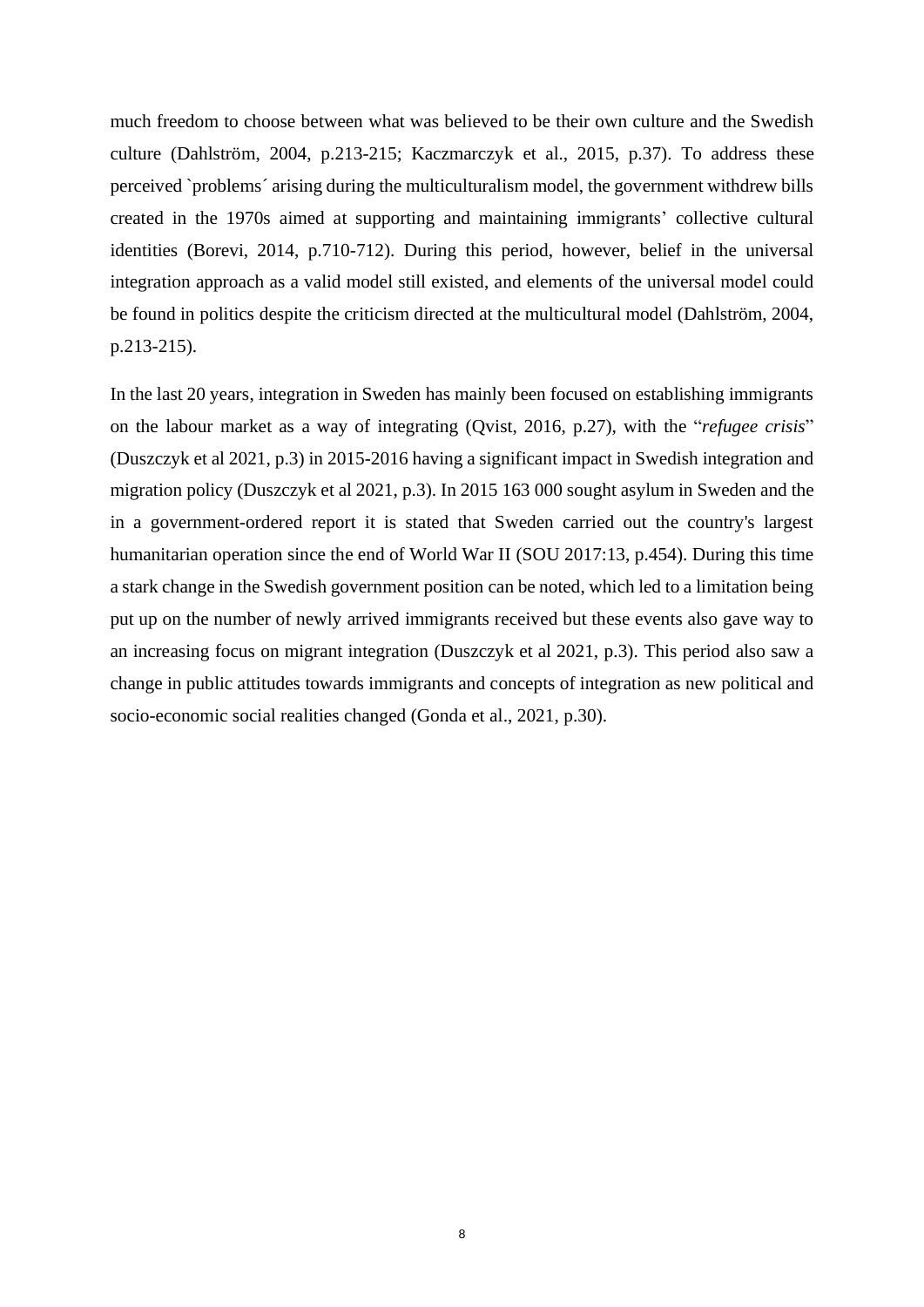## <span id="page-12-0"></span>**3. Theoretical framework**

This section contains a description of the theoretical framework used in this thesis, namely the Poststructuralism policy analysis. Beginning with an overview of Poststructuralism and followed by Poststructuralism in connection to the method used in this study, the WPRapproach.

#### <span id="page-12-1"></span>3.1. Poststructural policy analysis

Poststructuralism does not stand for just a single theory but rather refers to a group of thinkers whom all have in common that they reject the belief of objective and universal truths. The poststructuralism way of thinking instead highlights the role language has in constructing and reshaping our perception of reality and that knowledge never can be neutral. Therefore, poststructuralism focuses on how things are done as opposed to the essence of things because the essence is something that is constructed, and these constructs or ideas are contextually bound by for example tradition, history, and culture. This means that a word has different meanings depending on who uses it, at what time, and in what forum (Bergström & Boréus, 2018, p.28). Carol Bacchi's (2009) WPR- approach, what the problem is represented to be, builds upon poststructuralism to claim that problems cannot be viewed as objective or selfevident and creates an analytical framework and a discursive theory tool that can be used to examine policy and policy proposals (p.1-3, 33).

According to Bacchi and Goodwill (2016) to understand and interpret the implicit rationale behind ways of ruling, it is necessary and required to study how issues are problematized. Bacchi builds the WPR-approach upon Foucault, one of the prominent figures who have shaped poststructuralism, and his theories on power, knowledge, discourse, and governmentality are central to the WPR-approach (Bacchi, Goodwill, 2016, p.28). This thesis uses Bacchi's interpretation of Foucault's ideas as the basis for the theoretical framework of this thesis. Governmentality refers to any act performed by authorities that aims to guide, shape, or in any other way affect the population's conduct. Bacchi (2018) uses governmentality to focus on how governing takes place and point out that her view of governmentality differs from Foucault's (Bacchi, 2018, p.20, 33). As the WPR-approach means that every policy by its nature constitutes a proclamation, rather than searching for problematizations in situations when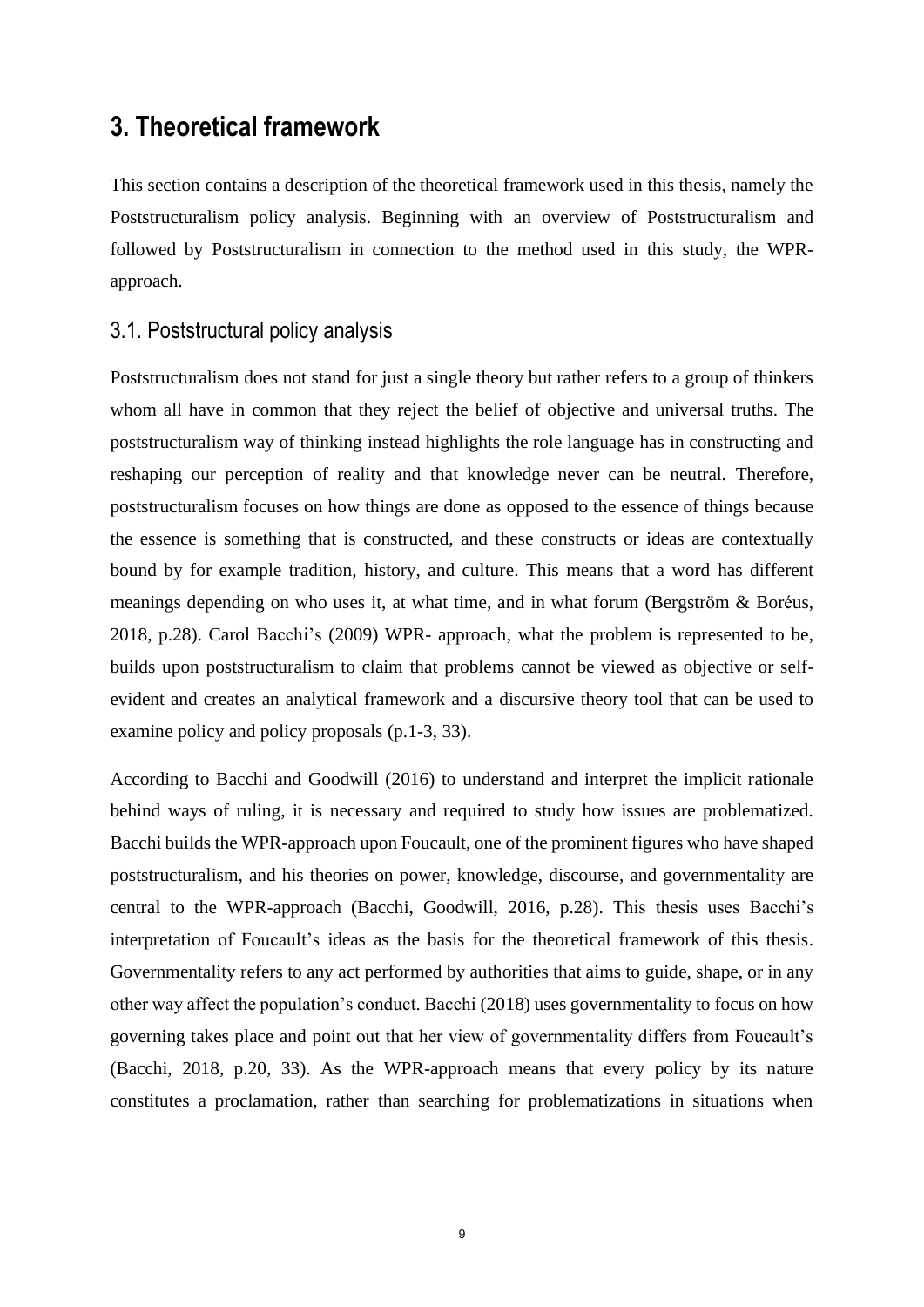governing becomes a problem which she means is more traditionally in line with Foucault's thinking (Bacchi & Goodwill, 2016, p.20)

Moreover, in Bacchi's interpretation knowledge is not what is true but rather what is seen as the truth which is dependent on contexts, such as societal ideas, concepts, and historical events. These ideas are therefore not objective truths as Bacchi a poststructuralist thinker don't believe in objective truth (Bacchi, Goodwin. 2016, p.31, 35). Power is described as something that is relational and productive which is not normative or a tangible thing that is used by institutions or people but instead, a name given to a complicated strategic circumstance that exists in society (Bacchi, Goodwin. 2016, p.28). Discourse, Bacchi means, is not only about language but also includes preconceived ideas, and its therefore within the discourse where the formulation of the problem can be found. Discourse acts as a frame of what is true which is dependent on in what context it exists within (Bacchi, 2009, p. 7; Bacchi & Goodwin, 2016, p.35). Power, knowledge, discourse, and governmentality work together to build the theoretical groundwork for the WPRapproach within which power, knowledge, and discourse is seen as parts working together to create truths. By studying political documents, we can gain an understanding of what preconceived ideas and knowledge lay the groundwork for how our society is built and is governed (Bacchi, Goodwin. 2016, p.28-29).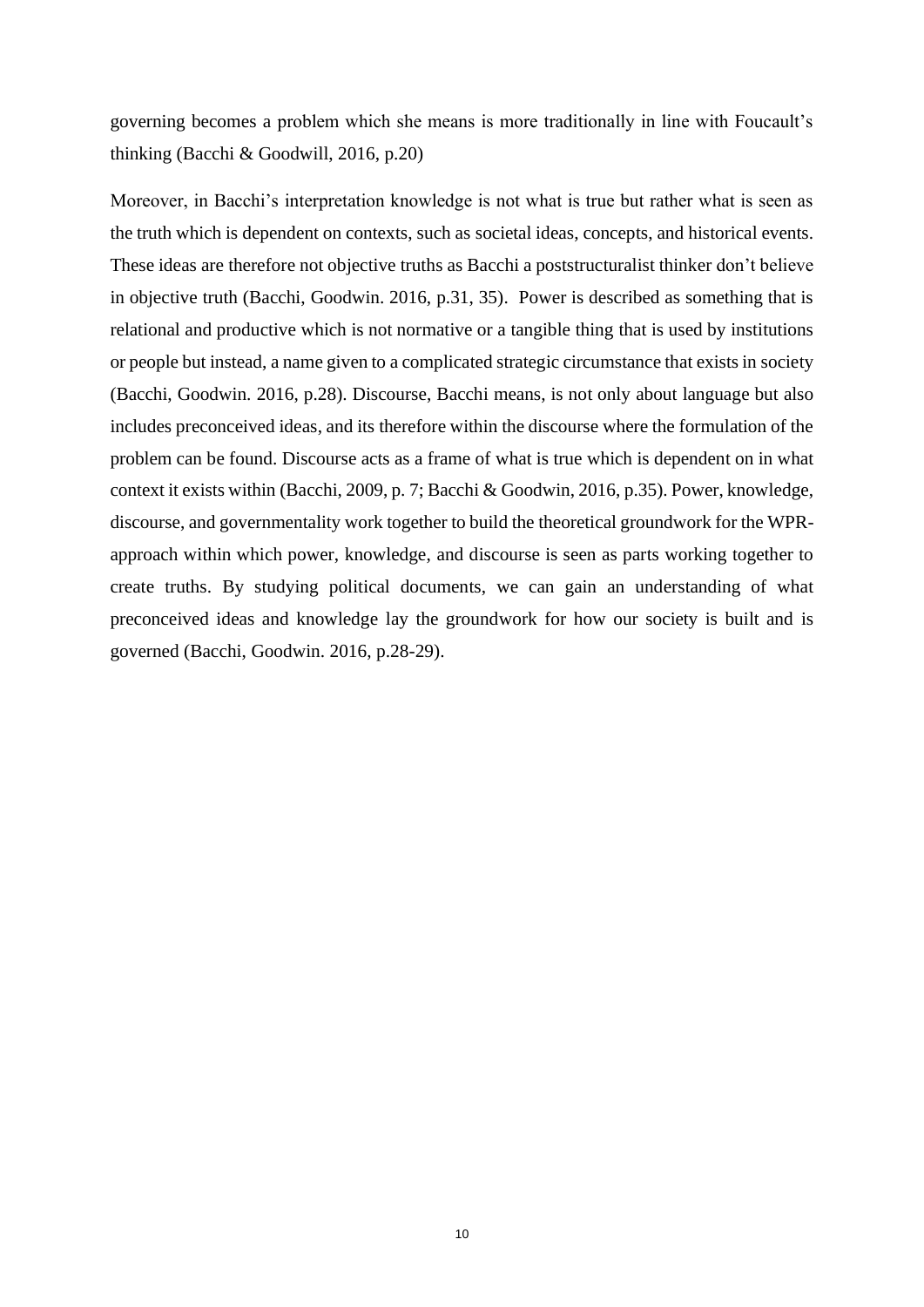## <span id="page-14-0"></span>**3. Method and material**

The following section is divided into two parts, method, and material, the first part begins with a presentation of the method used. Followed by motivation for the choice of method and ending with a critical reflection of the method and its application. The second part contains a description of the material used in the study as well as of the of the selection process.

#### <span id="page-14-1"></span>3.1 Method

The study applied a qualitative method to perform a discursive text analysis using Carol Bacchi´s (2009) *What the problem is represented to be*- approach. The WPR-approach draws upon social constructionist premises by highlighting the importance of policies context and challenging the assumption that governments react to problems that exist in the world separately from how the problems are perceived (p.1-3). Instead, the WPR-approach emphasizes that problems have many different competing representations instead of one objectively accurate problem representation. As a result, governments while trying to tackle a problem will simultaneously be a part of the production of a privileged problem representation. The representation is privileged in the sense that it forms the basis of documents used to govern and therefore has a tangible impact on the public perception of the problem (Bacchi, 2009, p.1-3).

Moreover, this means that policy documents govern through problem representation. Therefore, it is necessary to study problem representation to reveal what the implicit and underlying problems are made out to be. The WPR works as a tool to make the implicit, explicit and has two main goals, to reveal the underlying assumptions and to identify as well as reflect upon what is left out or silenced (Bacchi, 2009, p.7, 33). As policy documents are complex and can aim to amend several perceived problems the documents may contain more than one problem representation. The problem representation within a given proposal or policy may therefore contain contradictory or conflicting representations which can complicate the analytical process (Bacchi, 2009, p.3-4).

To study the policy documents, the WPR-approach formulates an analytic framework consisting of six questions:

> *"1.What's the 'problem' represented to be in a specific policy? 2. What presupposition or assumptions underlie the representation of the*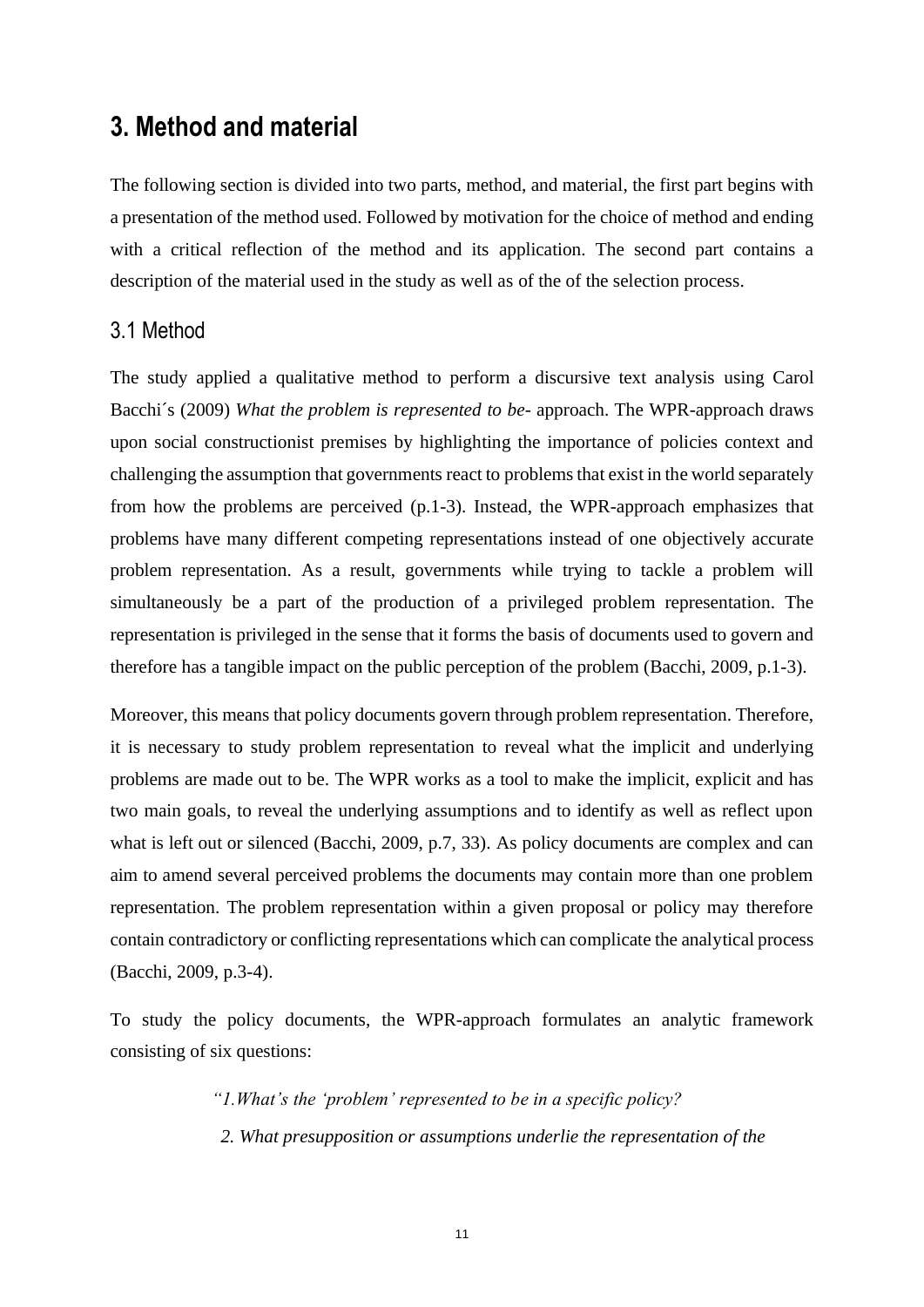#### *'problem'?*

 *3. How has this representation of the 'problem' come about? 4. What is left unproblematic in this problem representation? Where are the silences? Can the 'problem' be thought about differently? 5. What effects are produced by this representation of the 'problem'? 6. How/where has this representation of the 'problem' been produced, disseminated, and defended? How could it be questioned, disrupted, and replaced?"*

(Bacchi, 2009, p.xii)

In the study, however, a delimitation has been made due to the time restraint which led to questions three and six not being used. The reason why precisely these questions were excluded is that starting with question three, this question aims at tracing the problematization back in time. The propositions used in the study cannot alone answer this question which would mean additional material is needed, this would not have been possible due to time constraints. Question six, though interesting, requires due to its nature a lot of time to properly answer and possibly additional material, thereby similarly excluded. Even though two of the six questions are not used the remaining question still are able to provide a comprehensive analysis of the proposition as they aim to make the implicit meanings explicit as well as the effects these meanings have and what the ideas hid within the implicit problem representations.

The WPR-approach was chosen for three main reasons. Firstly, by using the questions presented above to study policy documents or policy proposals we can gain an understanding of how governing takes place and how the governing affects those governed which can be done by focusing on contested concepts (Bacchi, 2009, p.8-9). Secondly, the choice of method is because the WPR-approach is very well suited to compare political developments over time, within a particular country, or cross-nationally because it provides a way of recognizing distinctions and nuances within specific problem representations (Bacchi, 2009, p.xx). Thirdly, as earlier mentioned, the WPR-approach builds on the notion that policy is shaped by historical, national, and international context and can therefore be understood as a product of culture (Bacchi, 2009, p.7-9). As the aim of this study is to compare how the concept of integration is formulated in policy propositions the WPR-approach was a fitting method for this study.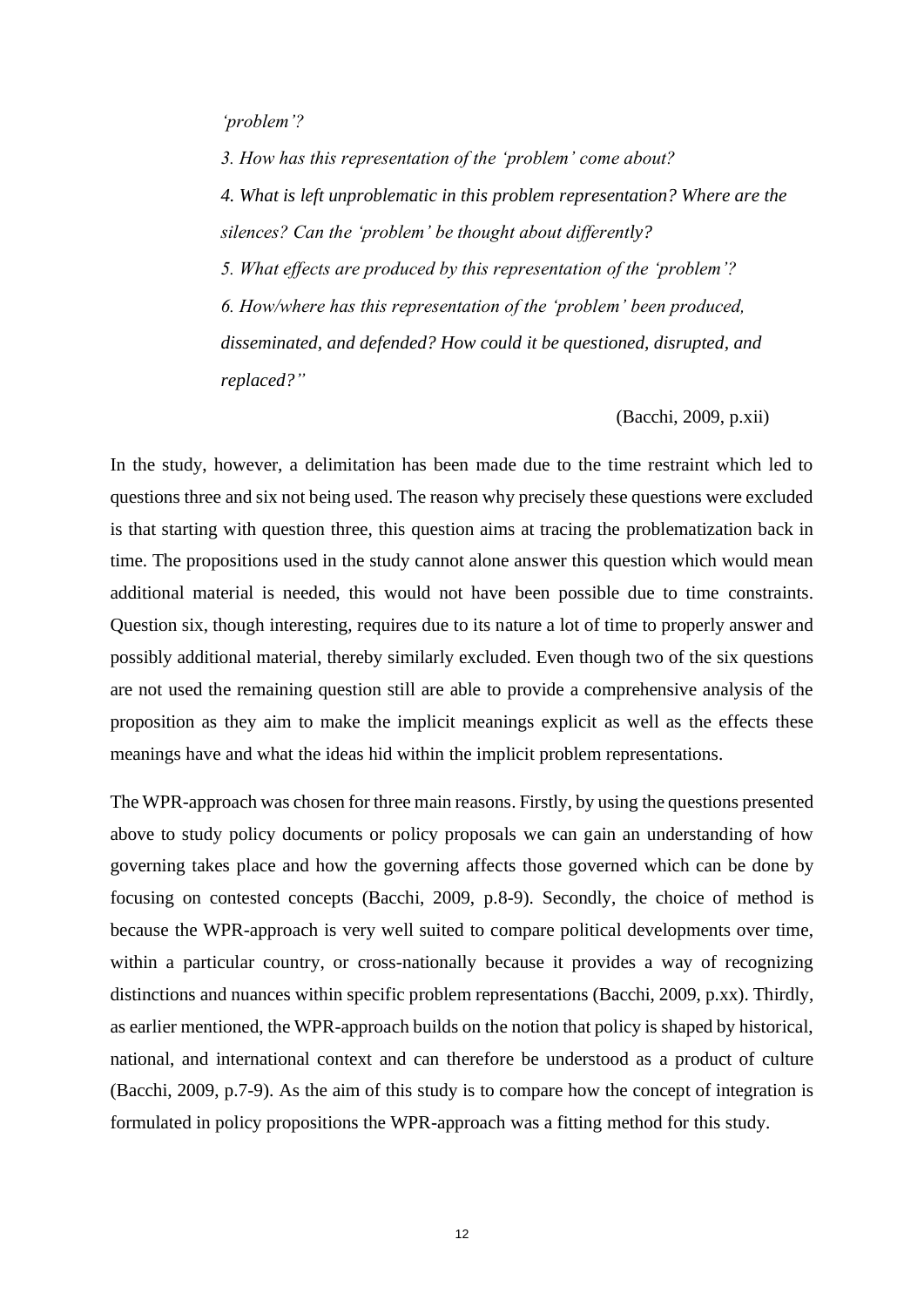The method was applied by first gaining an overview of the material used before as Bacchii describes it, conducting a backward reading. This means that material is analysed by focusing on the solutions proposed. By studying the solutions, the implicit meanings of what the problem really is can be reviled. The backward reading was enabled by categorizing paragraphs and sections of the documents, while still trying to remain to view the sections in the context in which they were a part of as to not diminish and lose meanings or understanding of their context (Bacchi, 2009, p.xxii-19). The categorizations used changed during the analysis process as new patterns were made apparent whilst others became less prominent. The four questions used from the WPR-approach were continually used though out the analysis process and acted as the basis for the analysis. The results of the analysis were presented in a table to create an overview and simplify the reading of the results.

Furthermore, when applying the WPR-approach it is important for the researcher to be aware and show reflexivity of their own part in influencing the reading of the problem representations. As the researchers themselves are immersed and shaped by the very problem representations they aim to analyze. Researchers must when studying problem representations actively work to not buy into the problem representations without reflecting on their origins, purpose, and effects (Bacchi, 2009, p.19). Throughout the process of conducting research, I, the author of the thesis, have tried to be reflexive and part of reflexivity is recognizing that my subjective experience and preunderstandings influence the problem representations that are visible to me. I am born in Sweden to one Argentinian-borne immigrant parent and one Swedish-borne parent, even though I am often questioned about my ethnic background I have never been subject to any integration efforts. The lack of experience of existing in an integration context influences the preunderstandings I have which in turn affect the formulation of the problem representations and reading of the result.

#### <span id="page-16-0"></span>3.2 Material

The material consists of five policy proposals which in total equals 812 pages and were published between the period 2009/10 up until 2021/22. Policy proposals are submitted by the government to the Swedish parliament as possible new laws or amendments to an already existing law. The proposals also contain a selection of referrals from various bodies that have been allowed to comment on the bill before it is forwarded to Parliament (Riksdagen, 2021). Policy proposals are of public record that can be viewed by everyone and serve as a political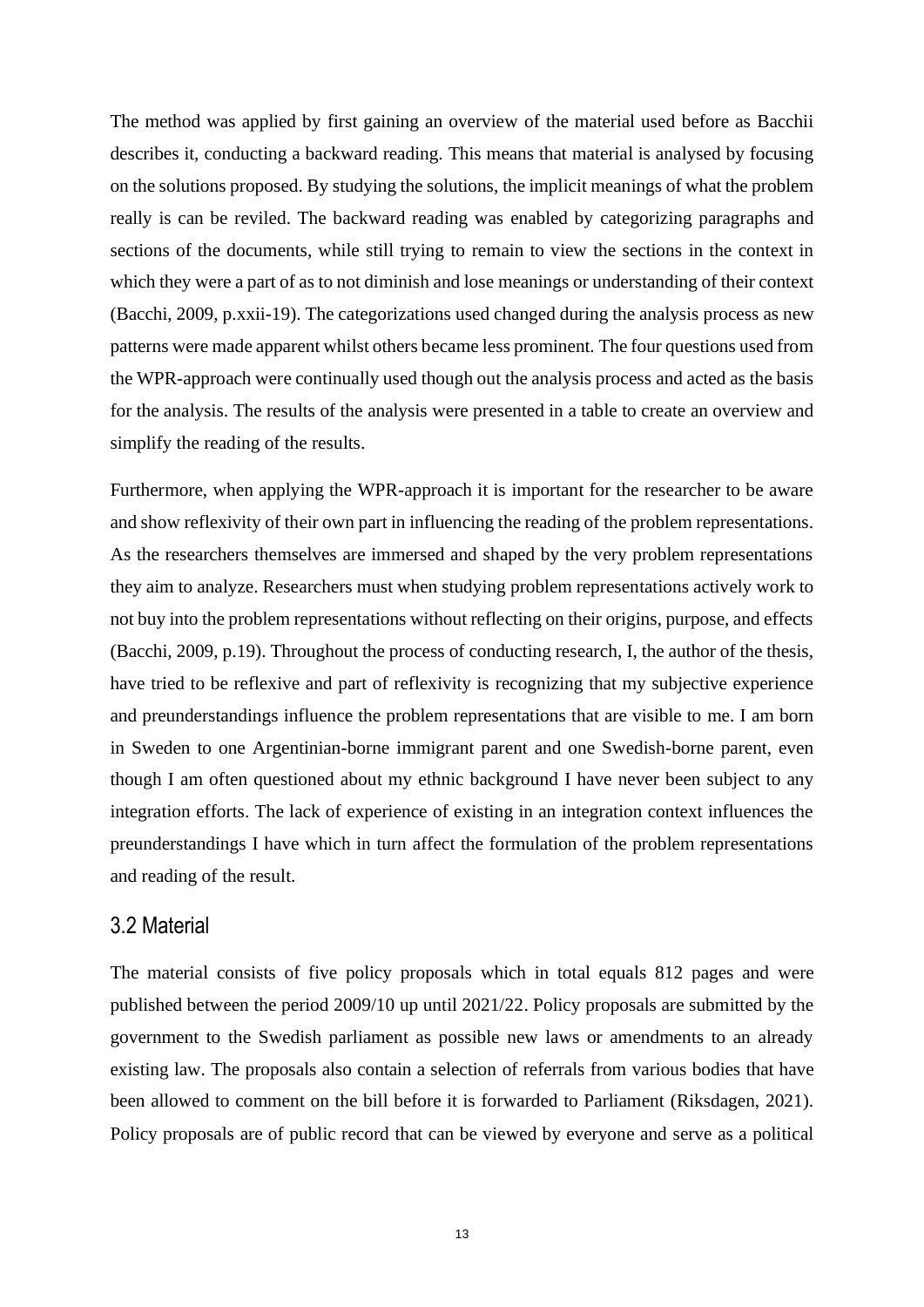document that explains how a law or amendment should be formulated but also why there is a need for said law or amendment, which mean they also contain political arguments made by the government (Kellgren, 2011, p.741, Nationalencyklopedin, n.d).

According to the WPR-approach policy proposal can, therefore, not contain a true depiction of what the problem really is but rather what the government perceives as being the problem (Bacchi, 2009, p.7, 33). Policy and policy proposals can but do not necessarily contain explicit declarations of what the problem is, however, it is implied that there is a problem due to the main aim of the policy is to address and solve problems. Using the WPR-approach this implicit problem representation can be made explicit (Bacchi, 2009, p.x), making the method and material used in this study well suited for each other and for an in-depth analysis of how problem representations of integration policy are depicted. Thereby how integration can be understood in Swedish official government proposal and how the perception of integration remains the same or differs over time.

The proposals were selected on the basis that they all concerned the establishment of newly arrived immigrants and were proposed in relative closeness to the 2015 European migration surge. The European migration surge is an interesting time for a multitude of reasons, as from the aspect of integration policy, both in political and societal debates the spotlight was on integration and integration policy because of the sudden influx of immigrants to Europe (Duszczyk et al 2021, p.3). As the propositions are written in Swedish titles, quotes and terminology have had to be translated into English for the sake of the thesis. These translates have been made by me, the author of the thesis, with an aim to conduct a translation that is as close as possible to the original Swedish text. Regarding terminology, all the propositions use the Swedish word nyanlända to refer to immigrant groups which in the thesis is translated into new arrivals or newly arrived. It is however of great importance to mention that when translating from one language to another there is always a risk that some of the intended meaning is lost in the translation even if the utmost effort is put in providing as accurate a translation as possible.

The propositions used are listed below in chronological order with title translation provided by me, the author. Underneath each subheading contains a brief description of the policy proposal's main aim: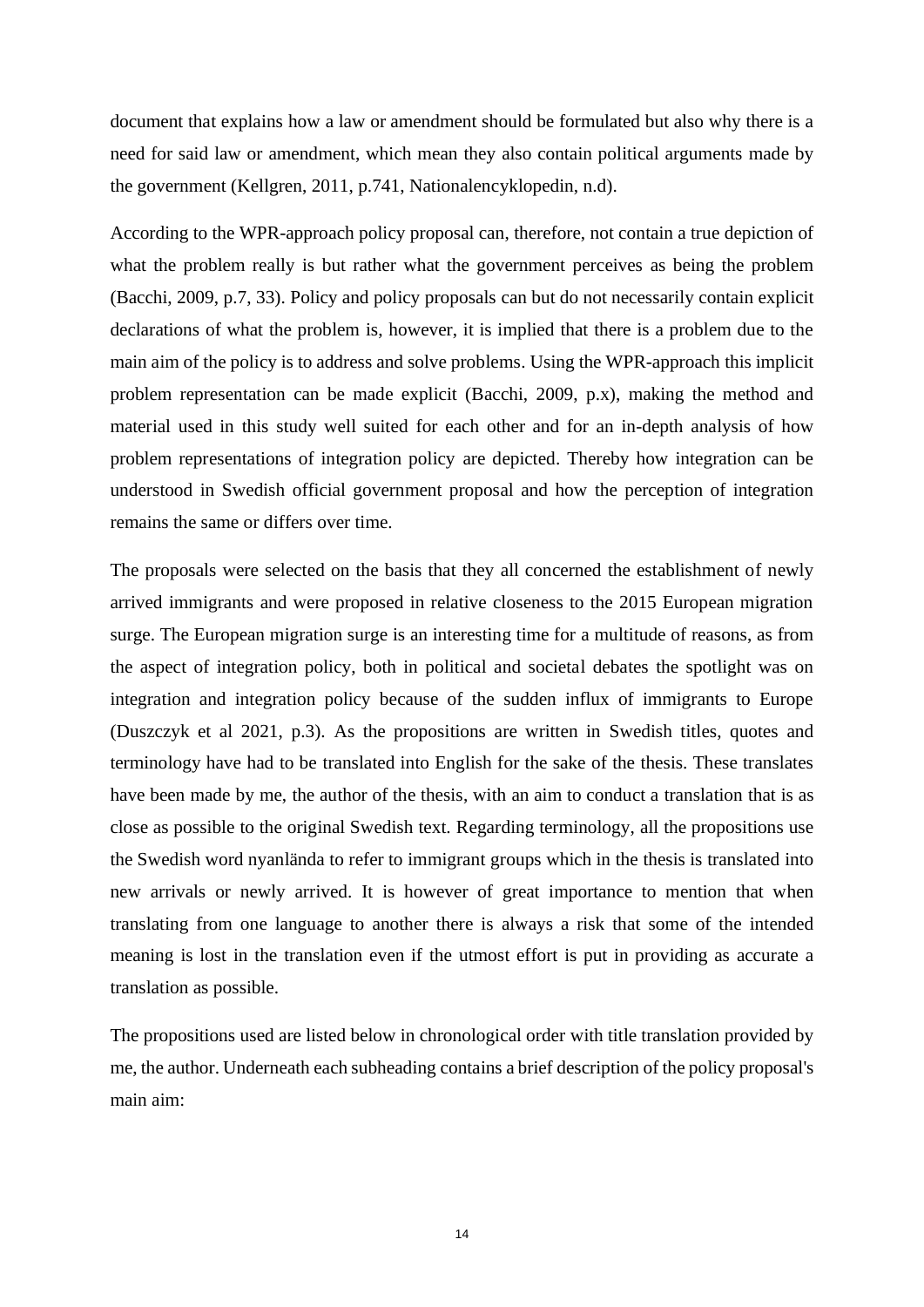#### <span id="page-18-0"></span>**3.2.1 Proposition 2009/10:60**

Proposition 2009/10:60 *"Newly arrived immigrants' labour market establishment - personal responsibility with professional support"* consists in its entirety of 216 pages. The proposition calls for a change in the law regarding the establishment of new arrivals, aiming to clarify and further specify state actors' roles and what is expected of the new arrivals. The central part of the proposal is to introduce means which give the state actors the right to end the payment of different kinds of allowances to new arrivals if they do not actively participate in qualifying for job search. (Prop. 2009/10:60, p.1, 38-41).

#### <span id="page-18-1"></span>**3.2.3 Proposition 2013/14:104**

Proposition 2013/14:104 *"Efforts for the establishment of certain newly arrived immigrants, etc."* is 81 pages long and presents a proposal that will regulate job-seeking newly arrived the right to receive state subsidiaries. The government proposes that newly arrived who have job searching as the main activity will lose the right to obtain state subsidiaries if a suitable job offer is refused without an acceptable reason (Prop. 2013/14:104 p.1, 81).

#### <span id="page-18-2"></span>**3.2.4 Proposition 2015/16:54**

Proposition 2015/16:54 *"A shared responsibility for the reception of new arrivals"* is a proposal on 47 pages that aims to make it mandatory for municipalities to receive newcomers and reside them within the municipality. The proposal also contains directions for how the new arrivals should be distributed between the municipalities, the directions consider factors such as population size, the total amount of newly arrived, including unaccompanied children and asylum seekers, as well as municipalities labour market conditions (Prop. 2015/16:54, p.1).

#### <span id="page-18-3"></span>**3.2.5 Proposition 2017/18:194**

Proposition 2017/18:194 *"More new arrivals will achieve eligibility for upper secondary school and the quality of preschools and after-school centers will be strengthened"* is 123 pages and proposes a change in the education act regarding newly arrived students who study at upper or primary levels or attend a compulsory special needs school. The change would enable newly arrived students to receive a specially adapted timetable that can deviate from the standardized timetable that usually is applied to students at the same level (Prop. 2017/18:194, p.1, 123).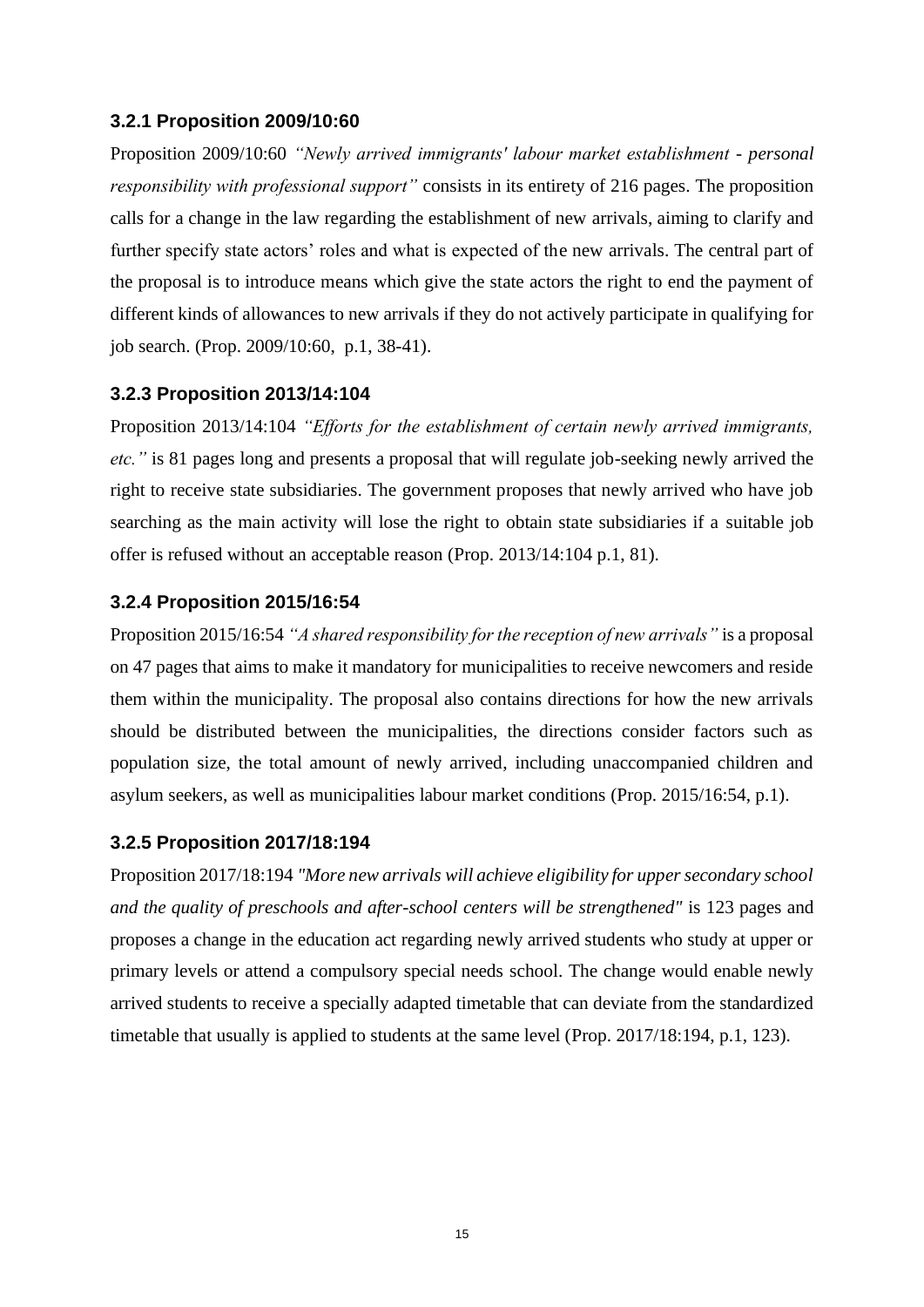#### <span id="page-19-0"></span>**3.2.6 Proposition 2021/22:51**

Proposition 2021/22:51 *"A cohesive education for new arrivals who have a compulsory education"* is 73 pages long which proposes a change and clarification in the criteria for the adult municipal education that is offered to new arrivals as a part of the establishment program by the municipalities. The aim is to make sure that municipalities provide a coherent education to new arrivals within the municipal adult education (Prop. 2021/22:51, p.1, 73)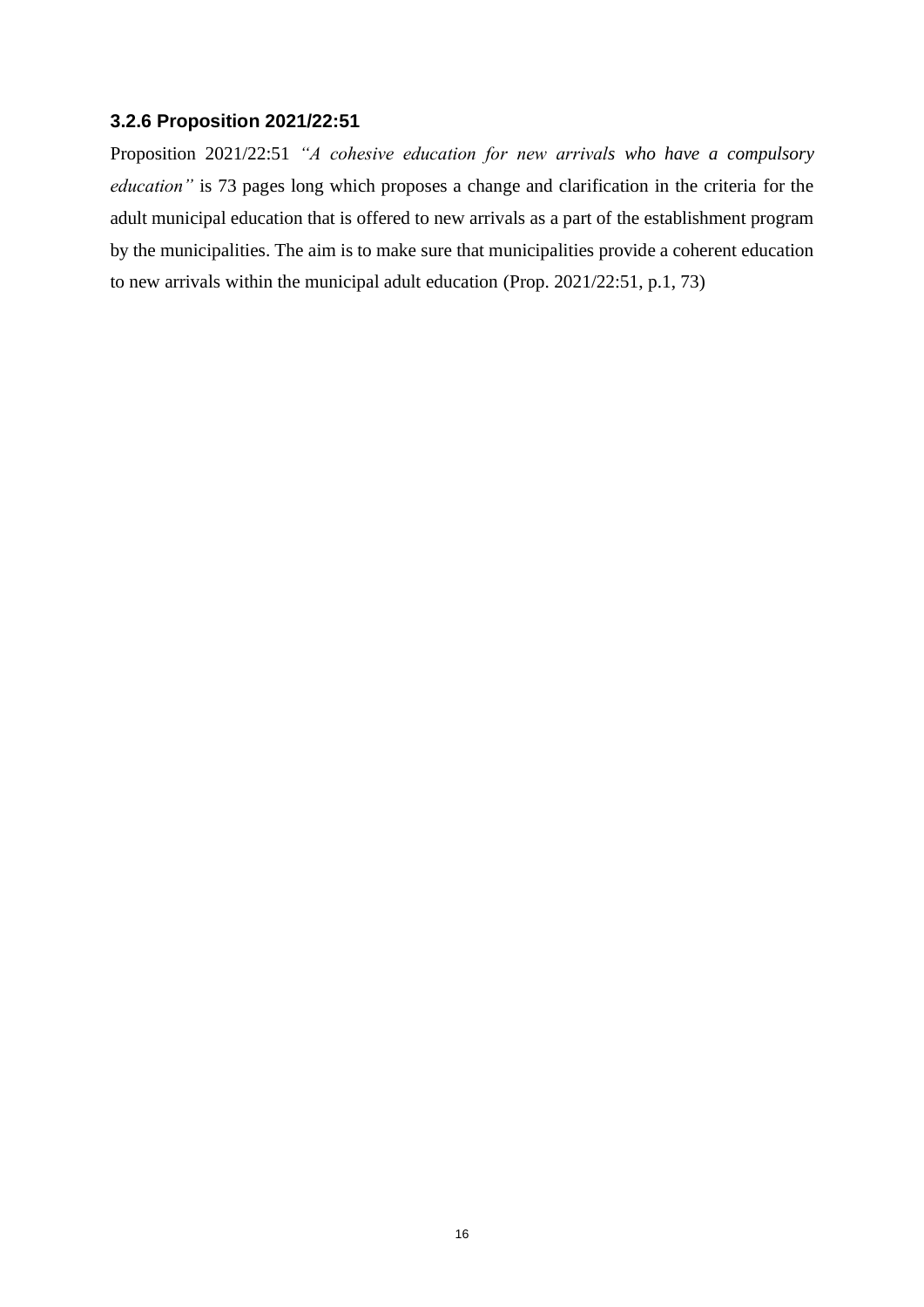### <span id="page-20-0"></span>**4. Results**

In this section, the analysis of the chosen material is presented in chronological order, underneath each sub-heading each proposition is presented separately to provide a cohesive analysis of each document. The subheadings start out with presenting the dominating problem representation found in the proposition, then what underlying assumption the problem representation contains. Followed by a reflection around what the problem representation leaves unproblematic or silenced and finally ends by answering what effects the problem representation creates.

#### <span id="page-20-1"></span>4.1 Proposition 2009/10:60

There are four dominant problem representations found in the solutions proposed by the government. Firstly, a lack of active participation; secondly, new arrivals have been handled differently; third, there is a lack of matching between the labor market and settlement; and fourth, there is a failure to reach previous goals.

The first and second problem representation can be found in the following statement *"A starting point for linking the compensation to active participation is also that requirements should be placed on the newcomer to, like others outside the labor market, more actively qualify for job search"* (Prop. 2009/10:60, p.105). The solution proposed here by the government is to link compensation to newly arrivals' active participation, which previously has not existed. From this, the following problem representations are produced Firstly; new arrivals have not actively participated in the labor market. Secondly, by not requiring active participation, new arrivals have been treated differently from others that are not currently but strive to become part of the labour market.

The third problem representation is that the settlement of new arrivals has not been correctly matched with the labor market. This can be understood from the following statement. *"In the Government's view, better matching the settlement to the opportunities in the labor market is a task that falls more naturally within the Swedish Public Employment Service's area of responsibility than within the Swedish Migration Board. The Swedish Public Employment Service should therefore take over the responsibility from the Swedish Migration Agency to assign a newly arrived place in a municipality"* (Prop. 2009/10:60, p.51) from this; a fourth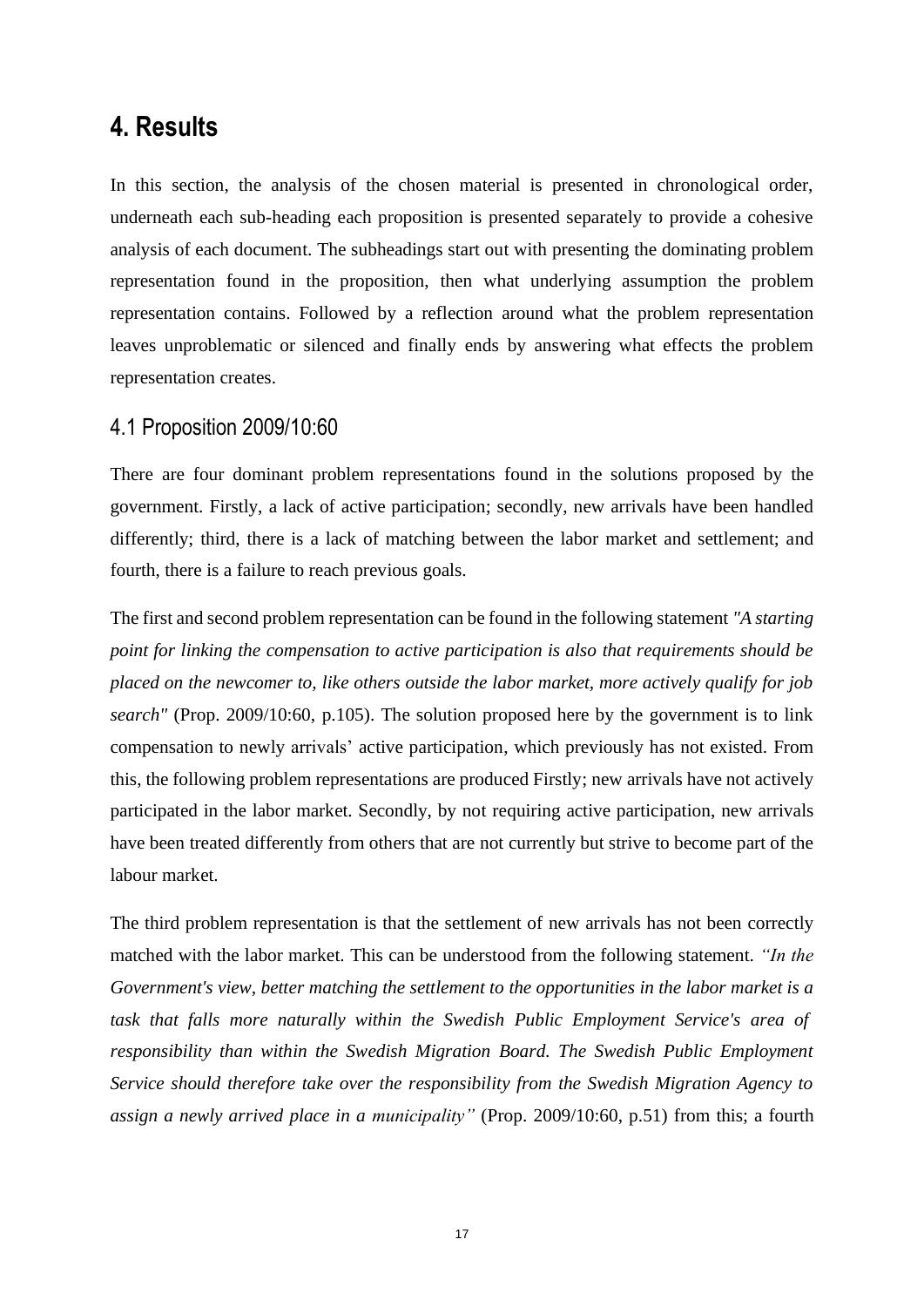problem representation also can be found that the previous actors have failed in achieving the goals regarding the establishment of new arrivals on the labor market.

Several underlying assumptions can be found in the problem representation. In the problem representation of newly arrivals' lack of active participation, it can be assumed that new arrivals need to actively participate in the labour market to become established. Acquiring qualifications to receive a job is seen as highly important. Consequently, it can be understood that it is assumed that being established on the labour market is seen as a very important part of newly arrivals integration. Where active participation acts as a key to achieving this. The assumption of the labour market's importance in establishing new arrivals can also be found in the third problem representation, the lack of matching between the labour market and the settlement. It is assumed to be important to settle new arrivals where there are job opportunities. This also highlights the establishment of labour market as a requisite for new arrivals integration. The first problem representation, lack of participation, also contains an assumption about the need for monetary incentives to motivate newly arrivals to actively participate. Newly arrivals are therefore assumed to not have a self-interest in establishing themselves on the labour market but gain one by receiving monetary incentives.

In the second problem representation, where new arrivals have been handled differently from others who are similarly not established on the labour market, contains an assumption that new arrivals need to be treated the same as others who are not established on the labour market. As a result, it is emphasized that it is important for new arrivals to be treated the same way as people who are already integrated. At least when it comes to requirements made regarding actively participating in the labour market. The fourth problem representation, failure to reach previous goals, also contains assumptions about the labour market's importance regarding newly arrivals integration. By underlining that the goals have not been met it is made clear that these goals need to be met because of their importance.

One main point that is left unproblematic in the problem representation is how the newly arrived immigrants' inactivity or lack of active participation has taken shape. The proposition only mentions that new arrivals need to "*[…] more actively qualify for job search"* (Prop. 2009/10:60, p.105) but not how this active qualification should be made. Inactivity in qualifying for the labour market can take many shapes, for example, though not participating in furthering one's education, not actively looking for jobs, or not showing up for scheduled job interviews.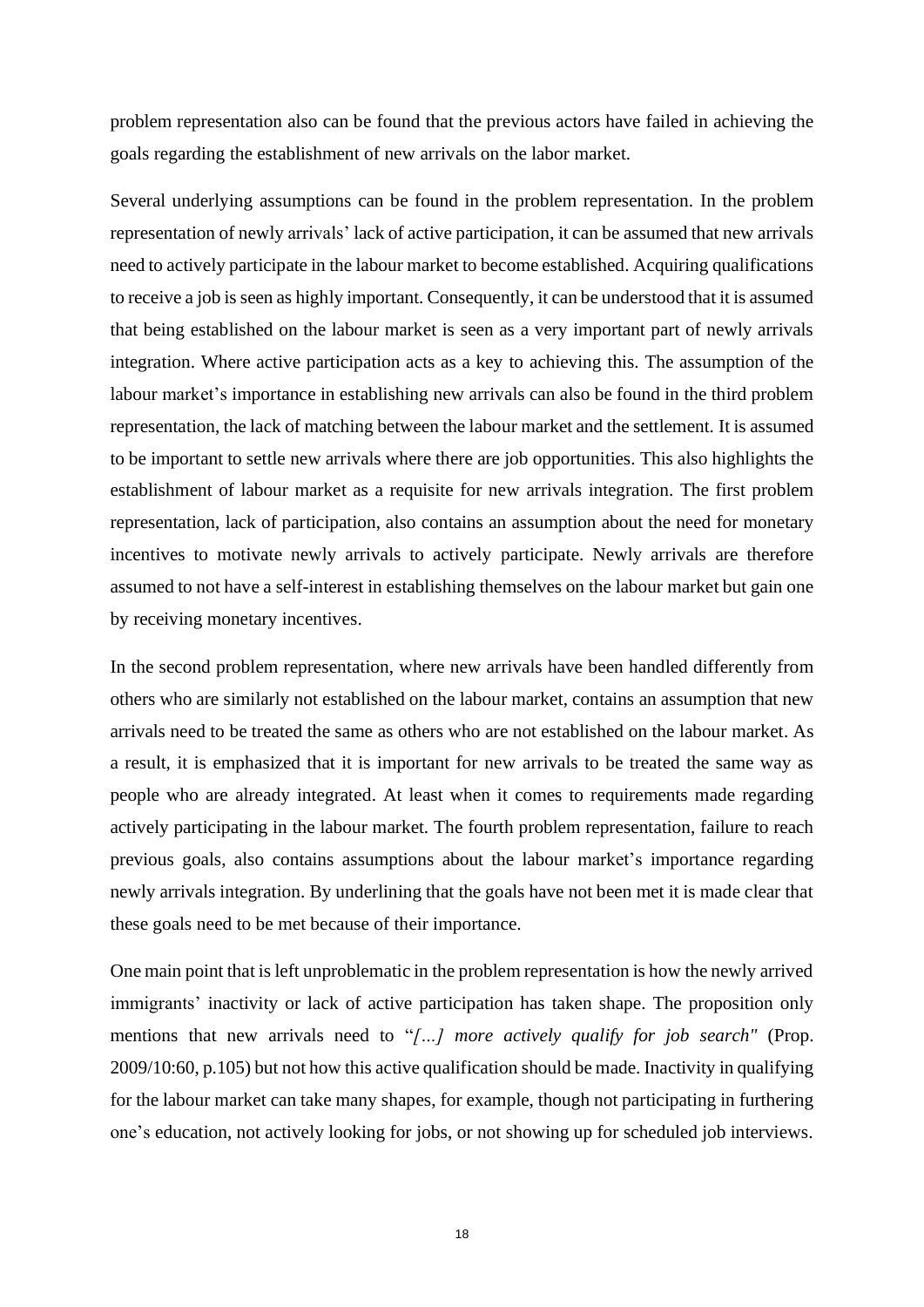Effects of problem representations are connected to new arrivals being described as lacking in actively participating. The focus of the problem representation is the lack of active participation which creates the perception that the new arrivals themselves are to blame for the problem. By not actively participating in the labour market they have not become established on the labour market, therefore they have not been integrated. This has created a need for the government to introduce requirements for active participation.

#### <span id="page-22-0"></span>4.2 Proposition 2013/14:104

In this policy proposal, four central problem representations can be found in the solutions proposed. Firstly, lack of active participation, and secondly, the establishment has been too slow. Thirdly previous goals have not been achieved and fourthly refusals of suitable job offer without an acceptable reason.

Three problem representations can be found in the following statement. *"To follow the establishment plan, i.e., participate in the establishment efforts, is a condition for the newcomer to receive establishment compensation. This condition creates an incentive for the individual to participate in the establishment efforts actively and achieve the goal of the establishment plan without delay."* (Prop. 2013/14:104, p.17) By introducing a solution that means that newly arrived will lose their rights to receive benefits if they do not actively participate in establishment efforts, it is implied that newly arrived have failed to do so earlier. The last two words of the statement "[…] *without delay"* (Prop. 2013/14:104, p.17) lead to the second problem representation that the establishment has taken longer than anticipated or previously planned. The second sentence contains the third problem representation that the solution presented will enable the goals to be reached, implying that the goals had not been reached before this.

The fourth problem representations in the policy proposal are that new arrivals have refused job offers. This can be understood from the following statement. *"Requirements should be introduced for new arrivals with an establishment plan to accept an offer of a job under certain conditions."* (Prop. 2013/14:104, p.17). The need to introduce these requirements thus contributes to the implicit perception that there exists a problem consisting of new arrivals rejecting job offers that the government perceives as suitable for the new arrivals. The proposal explains that these ´certain conditions´ are that the job offer must be suitable and that the reason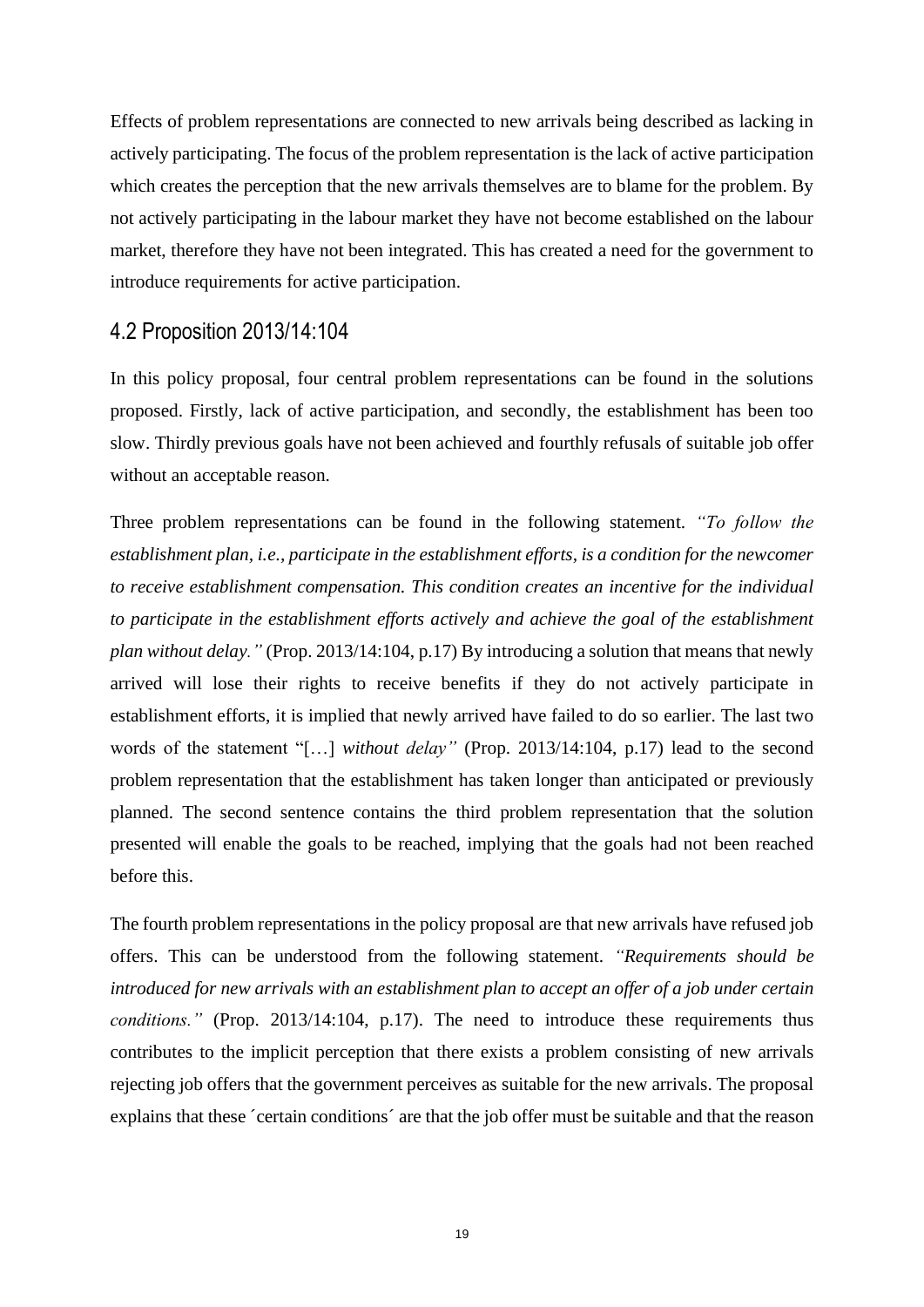for refusal must be acceptable. The proposition also contains further specifications regarding the consequences of a newly arrived rejected suitable job offer. *"When the right to an establishment plan ceases, the newcomer is no longer entitled to continued contributions under the law, establishment allowance, housing allowance or establishment allowance."* (Prop. 2013/14:104, p.17)

In the problem representation presented multiple underlying assumptions can be made visible. Regarding the first problem representation, the lack of active participation has an underlying assumption that new arrivals have not tried to establish themselves thoroughly. The need for an incentive also implies a lack of motivation among the newly arrived to establish themselves and become integrated, at least within the terms of which the state considers one to be integrated.

The second problem representation, which is that establishment has been too slow, implies that the government has a clear set timeframe within which they expect new arrivals to be established. The fourth problem representation, refusals of suitable job offers without an acceptable reason, implies an assumption about what types of jobs are ´suitable´ for new arrivals and what types of reasons for refusal are acceptable.

Several factors are left unproblematic in the problem representation. One of the main points of the policy proposal is to stop new arrivals from rejecting job offers, but what is for the most part silenced is the reason why new arrivals have been rejecting job offers. Therefore, no understanding can be gained regarding the reason for the refusal nor in what way the job offers have been unsatisfactory for newly arrivals. There is a multitude of reasons for one to reject a job offer for example wage, the working hours, the job assignment itself, or the location. Another aspect that is left unproblematic for the most part is to which extent newly arrivals have been rejecting job offers. Both elements are just briefly mentioned in the following statement but the is no further effort made to examine the underlying reason. *"However, there is a lack of reliable information on how common it is for new arrivals who participate in establishment initiatives to reject an offer of suitable work, as well as the reasons for this."* (Prop. 2013/14:104, p.40)

In the proposal, what are seen as suitable job offers and acceptable reasons for refusal are left mainly unexplored. There are no clear criteria for how one measures subtility or what can be constituted as acceptable reasons. This creates a space where state actors themselves can create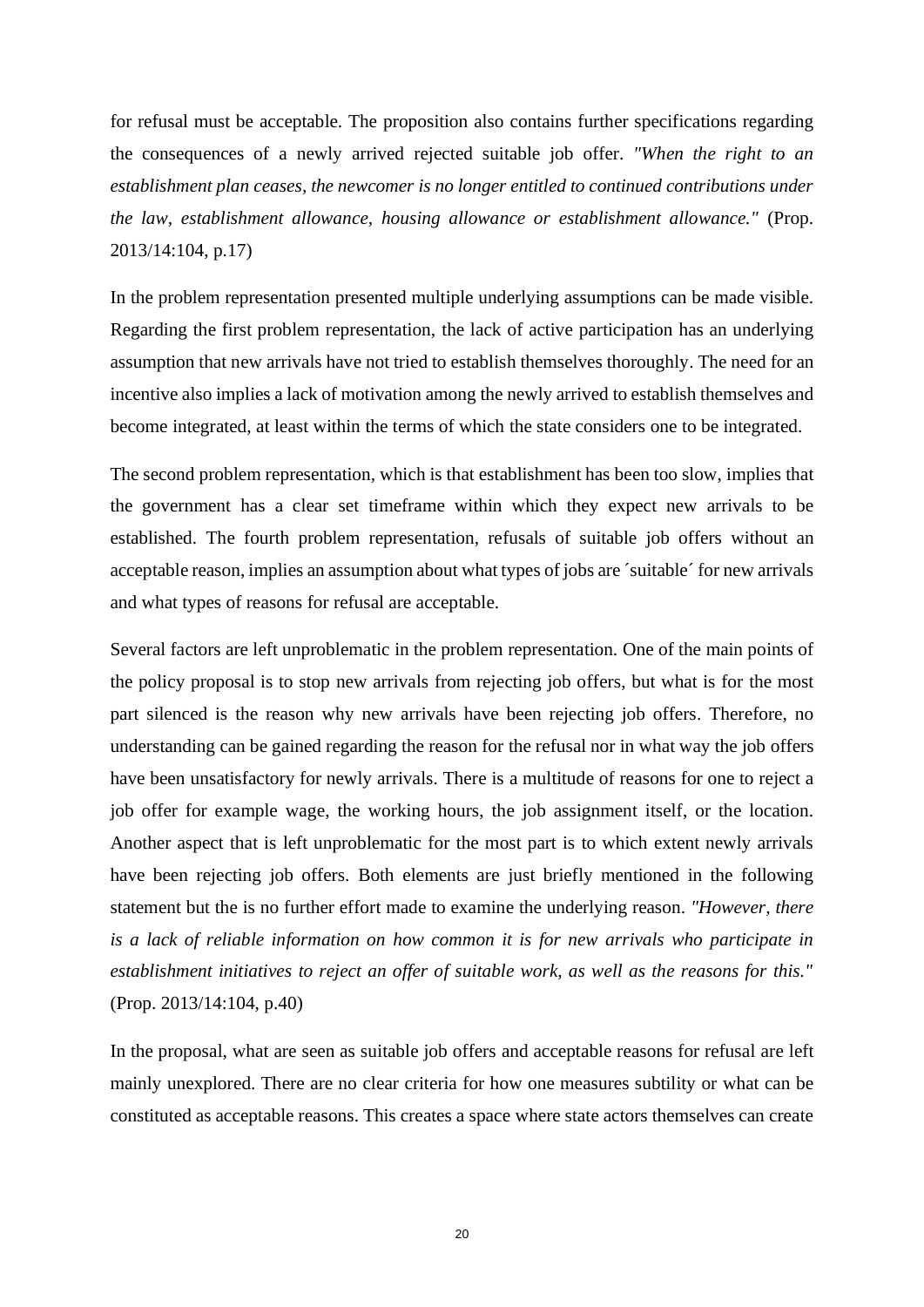their standards which in the long run can lead to new arrivals being treated differently depending on who handles their cases and in what municipal the processing takes place.

Multiple effects are produced from what gets left out in the different problem representations. Since the reason for refused job offers is silenced and that the job offers for the beginning were deemed suitable for the new arrivals the job offers are likely to remain the same. But because it is unclear why they had been refused it is still likely that new arrivals will continue to decline the job offers with only the added consequence of a loss of benefits.

Another effect produced is that the blame for the problem presented in the policy proposal is put on the new arrivals. Since they refused, job offers the government deems appropriate without an acceptable reason, a problem is created, leading to the government proposing implications for this action. As a result, it can be deduced that this problem arises due to new arrivals, which means that the blame is put on the new arrivals.

#### <span id="page-24-0"></span>4.3 Proposition 2015/16:54

Three dominating problem representations can be found in the solution proposals made in the proposition. Firstly, Sweden has received too few new arrivals in relation to the demand. Secondly, municipalities have been unwilling to accept arrivals, thirdly an uneven distribution between municipalities.

From the following statement, the first two problem representations can be made visible. *"To achieve a reception that corresponds to the need for reception, the Government considers that a municipality should be able to be assigned to receive new arrivals, regardless of whether the municipality has reached an agreement on reception for the settlement of new arrivals or not."*(Prop. 2015/16:54) In other words, this means that to meet the demand, municipalities must be required to accept new arrivals even though no prior agreement has been made. As a result, the proposal contains a representation of the problem where there has been a greater need or demand for people to become settled in Sweden than there has been opportunity or availability. The proposed solution also points towards a problem representation where the municipalities have been lacking or unwilling to receive new arrivals, resulting in the need for the proposal.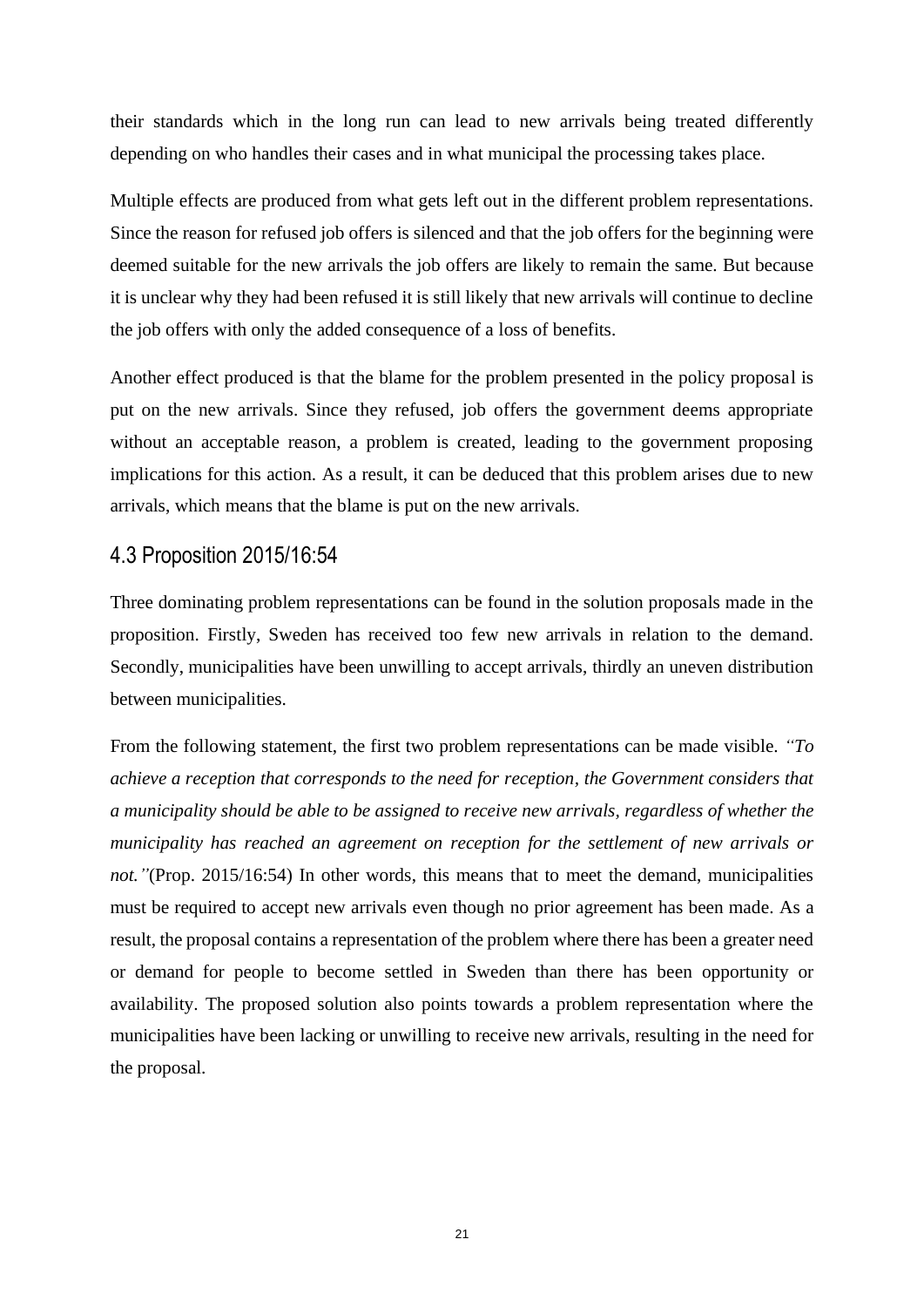*"In the distribution between municipalities, account shall be taken of the municipality's labor market conditions, population size, total reception of newly arrived and unaccompanied children and the extent of asylum seekers currently staying in the municipality."* (Prop. 2015/16:54, p.22) From this part of the solution proposal, it can be deduced that the distribution of new arrivals has been uneven between municipalities in the past. Regardless of the municipality's resources, circumstances, and the possibility of being able to accommodate new arrivals. Therefore, a third problem representation is created the uneven distribution between municipalities.

These problem representations contain several underlying assumptions. The first problem representation that Sweden has received too few new arrivals in relation to the demand contains a presumption that Sweden is an attractive destination for new arrivals and that there is significant demand. The second representation, municipals' who have been unwilling to receive arrivals, have an underlying assumption that municipals should want or be willing to accept new arrivals if they have the means to do so.

The criteria for when a municipal should be willing to receive new arrivals also contain an assumption of what new arrivals need and what is important for them to gain access to. The first criteria, labour market conditions, contain an underlying assumption that new arrivals must gain access to the labour market. The second, population size, includes an assumption that it is important to consider how big or small the population is to gauge how many new arrivals should be received. Therefore, the amount of received newly arrivals must be in relation, unspecified in which way, to the population size. The third criteria assume that it is important to know how many new arrivals, asylum seekers, and unaccompanied children reside in the municipality before it can be decided if the municipality should receive more.

Moreover, regarding what is left out and silenced in the problem representation following aspects can be made visible. As the proposal mainly focuses on the responsibility of the municipalities the state's obligation in facilitating the municipalities in their reception of new arrivals is silenced. Neither does the proposal examine or discuss why municipalities previously have been unwilling to receive new arrivals. Furthermore, the proposal does not discuss or bring up the need for earlier experience or specific prior knowledge in receiving new arrivals as an essential criterion for whether a municipal should receive new arrivals. However, this could affect municipalities' possibilities of successfully receiving new arrivals. The relative order in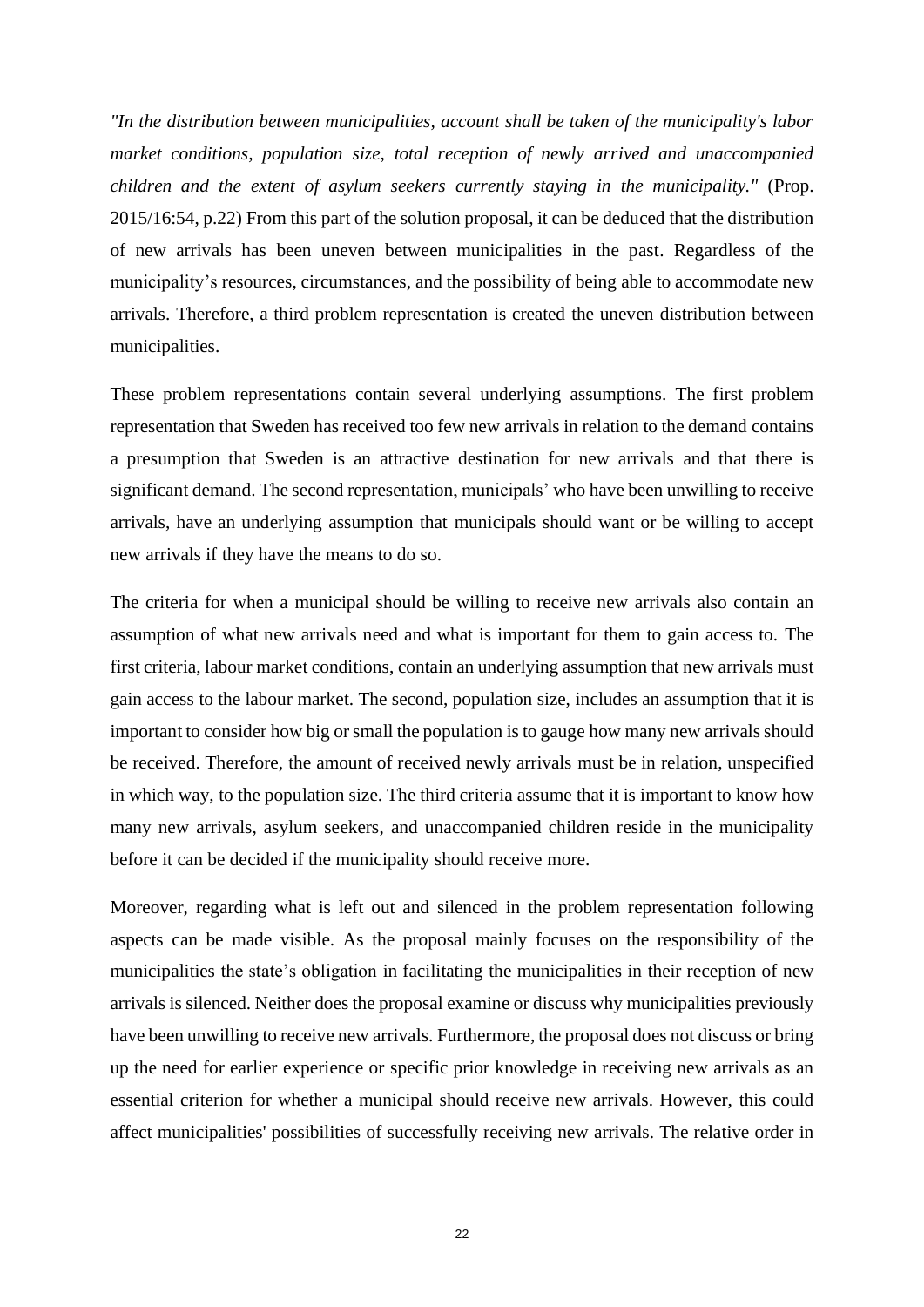which these criteria should be ranked is left unproblematic. Therefore, it is unclear whether the municipal labor market conditions are more important than the number of new arrivals the municipality has received when additional new arrivals are distributed.

The effect produced by the problem representation in the proposition is that since the policy focuses on the uneven distribution of new arrivals between municipalities. This results in the need for the government to step in and propose a requirement that makes municipalities receive new arrivals. The blame for the problem arriving is therefore put on the municipalities.

#### <span id="page-26-0"></span>4.4 Proposition 2017/18:194

In proposition 2017/18:194 three dominating problem representations can be made visible. Firstly, newly arrived have not reached the educational goals in certain subjects. Secondly, it has not previously been possible to deviate from the regular school curriculum and regulate or adapt the schedule for newly arrived students. Thirdly the students' acquired knowledge has not been the basis for the education plan.

*"In order to meet the needs of the heterogeneous group of late newcomers, the Government, therefore, believes that an additional opportunity should be introduced to prioritize certain selected subjects and thereby increase the teaching time in these subjects for those who begin their schooling in Sweden in compulsory school in later years. The Government proposes that it should be possible to make such prioritization by deviating from the provisions on timetables and the subjects and goals that otherwise apply to education in the form of an adapted timetable."* (Prop. 2017/18:194, p.26) This statement makes the first two problem representation visible. The first problem representation is based on the need to prioritize certain subjects; this need must stem from an inability to reach the goals in these subjects. Therefore, the problem representation is that newly arrived previously have not reached the educational goals in certain subjects. The second problem representation can be deduced in the last part of the last sentence; the need forms an adaptable timetable. The need to create this solution proposal shows that it has been perceived as a problem that newly arrived students have not had an adapted timetable.

The third problem representation can be made visible from the following statement. *"It should therefore be explicitly stated in the legal text that a decision on an adapted timetable may only be made after a student's knowledge has been assessed […]."* (Prop. 2017/18:194, p.29) The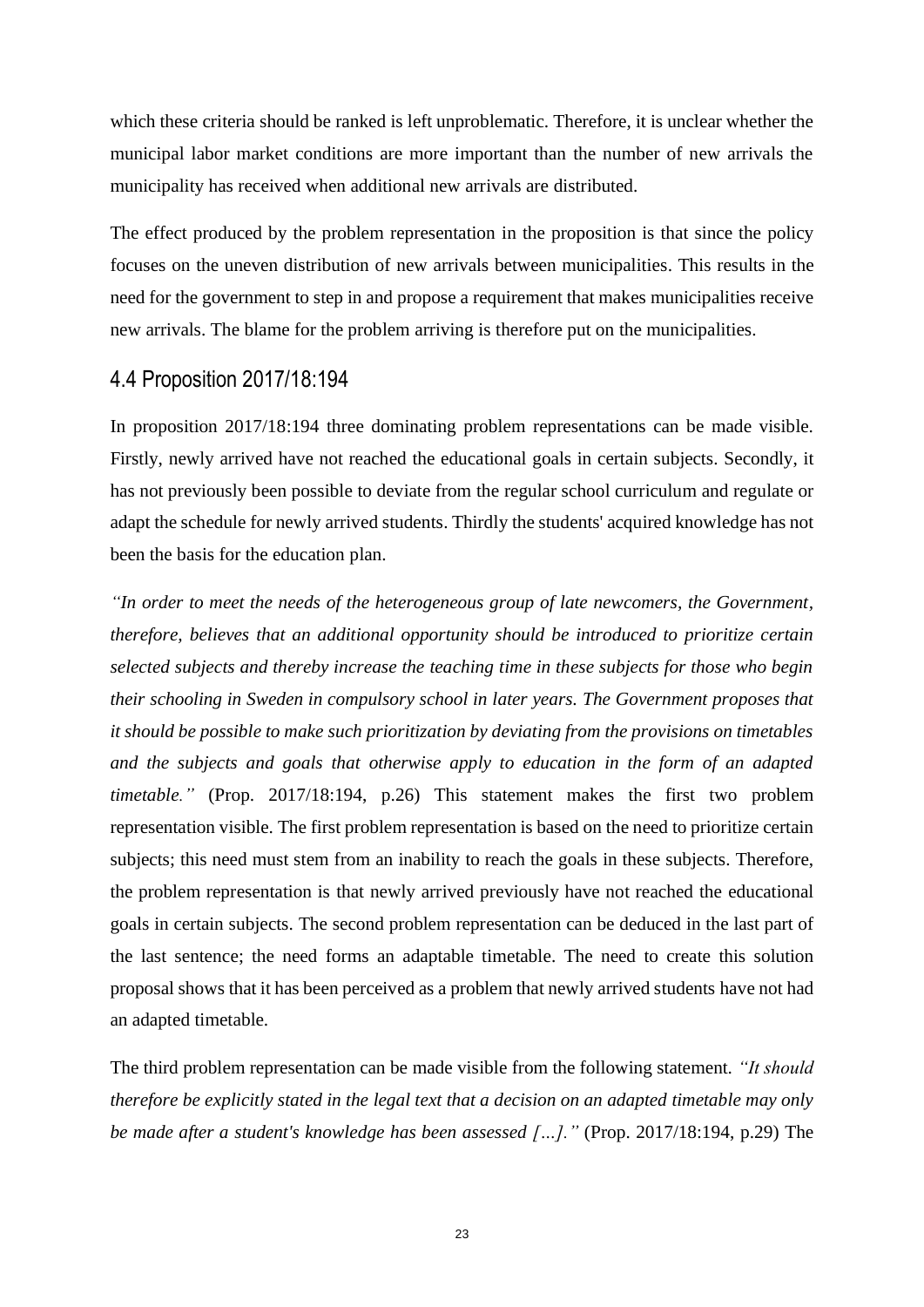solution presented here is that the adapted timetable should be based on the student's prior knowledge; therefore, the problem is represented that newly arrived students' previously acquired knowledge has not been the basis for the education plan, which has been perceived as a problem.

The underlying assumption found in the problem representation is that there are subjects that are more important for new arrivals than others. The bill also specifies which these subjects are*:" A student who receives an adapted timetable should also always be taught Swedish or Swedish as a second language, mathematics, English and sports and health"* (Prop. 2017/18:194, p.28). There is a discussion surrounding why these subjects are seen as more critical in the proposition. Swedish is seen as a necessity for students to pass other subjects in school. Mathematics and English are basic subjects that must be passed for students to be eligible for upper secondary school. Sports and health are central for the students to be healthy and thus perform in other subjects (Prop. 2017/18:194, p.28).

Another underlying assumption is that newly arrived students need to be treated differently regarding curriculum than other students to reach eligibility for upper secondary school. It is also assumed that newly arrived students need targeted actions to achieve eligibility for upper secondary school.

The problem representations leave out where the added time which would be used in certain subjects should come from. Whether this time should be taken from other subjects or if the newly arrived students should gain receive education outside of standard school hours, for example during the summer in summer school. If the time is supposed to be taken from other subjects, which these subjects are, is left out to educators or municipalities to decide themselves since it's not specified.

Regarding effects produced by the problem representation as the policy proposal mainly focuses on the need to reform the schooling system's lack of flexibility, no specific group is blamed for the problem arising. It has instead been the consequence of a faulty or lacking system. Thereby the government and municipalities are seen as actors working within a limited scope, in which they were unable to further help newly arrived students. These newly arrived students, furthermore, are portrayed as victims who have not previously been given the proper circumstances to achieve eligibility for upper secondary school.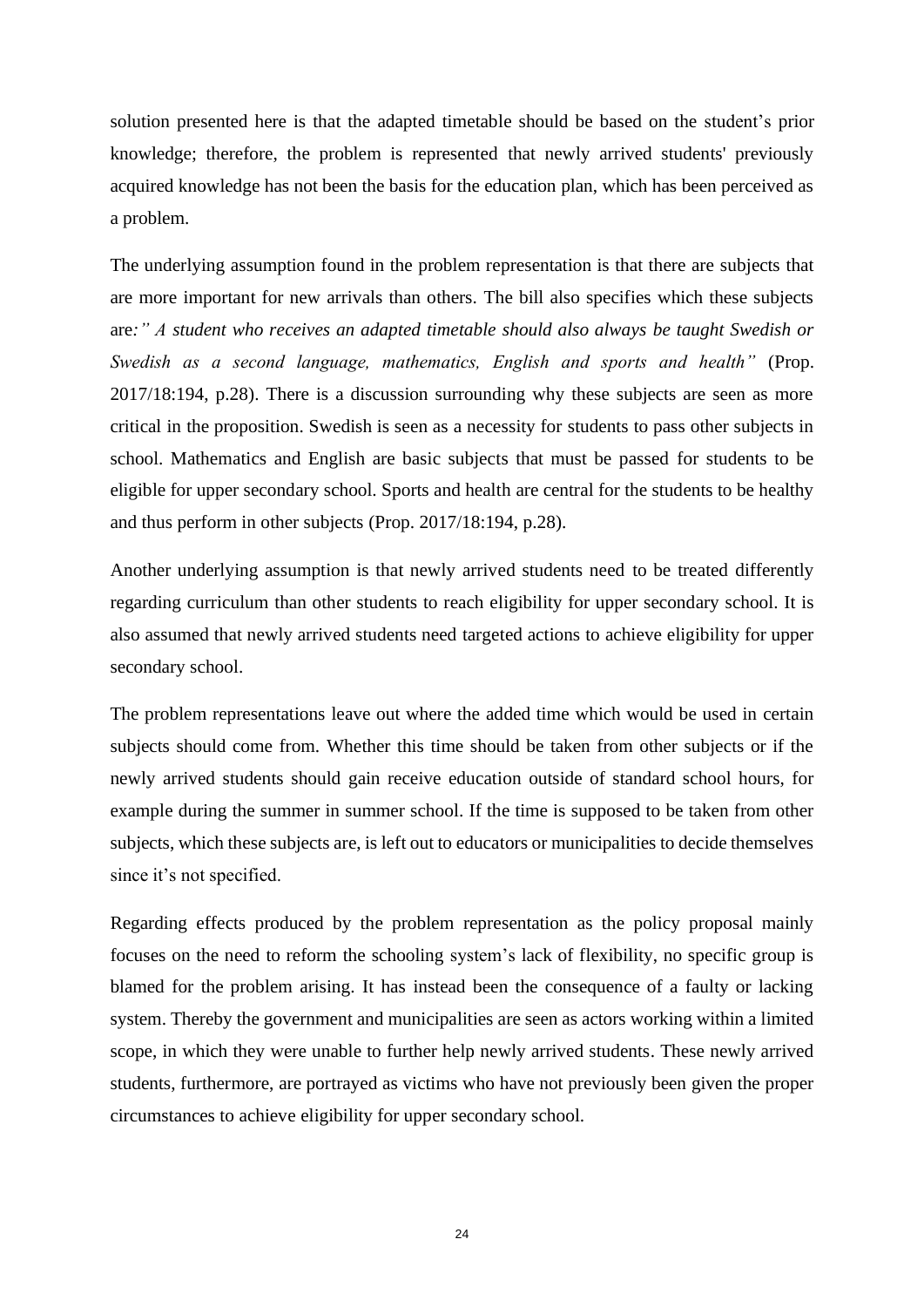#### <span id="page-28-0"></span>4.5 Proposition 2021/22:51

This policy proposal contains two problem representations. Firstly, municipalities have varied in the selection of courses provided for newly arrived, and secondly, new arrivals have received varied education in relation to one another.

*"A requirement should therefore be introduced for the municipalities within municipal adult education to provide a cohesive education with an adapted selection of courses for these new arrivals."* (Prop. 2021/22:51, p.22). This means, in other words, that Sweden's municipalities have not provided a coherent selection of adapted courses for new arrivals. Two problem representations are therefore created, firstly municipalities have varied in the selection of courses provided to new arrivals. Secondly, new arrivals have received different education depending on what municipality they are residing in which should have been the same or comparable.

Both problem representation contains the same underlying assumption: newly arrivals must receive an equal or comparable municipal adult education. Another underlying assumption is that municipalities have failed to provide adequate education to adult newly arrivals.

The problem representation leaves multiple factors unproblematic regarding the students who have received the lacking education and the government's role as well as responsibility. In the propositions problem representation, there is no mention of what should be done to help the new arrivals that have received inadequate education nor if they should be eligible for any kind of compensation in the form of, for example, further education. The possibility that the inadequate education received can have far-reaching effects on the affected newcomer's future chances of being competitive in the labour market is also left silenced. While municipalities receive criticism for providing varying adult education the government's role in ensuring that the education is satisfactory is left unproblematic.

The effects of the criticism aimed at the municipals have the effect that municipals receive the blame for providing a lacking and unequal education in comparison with other municipalities. The municipalities' inability to coordinate between themselves, therefore, creates the need for the proposition which grants them the help and guidance of the government.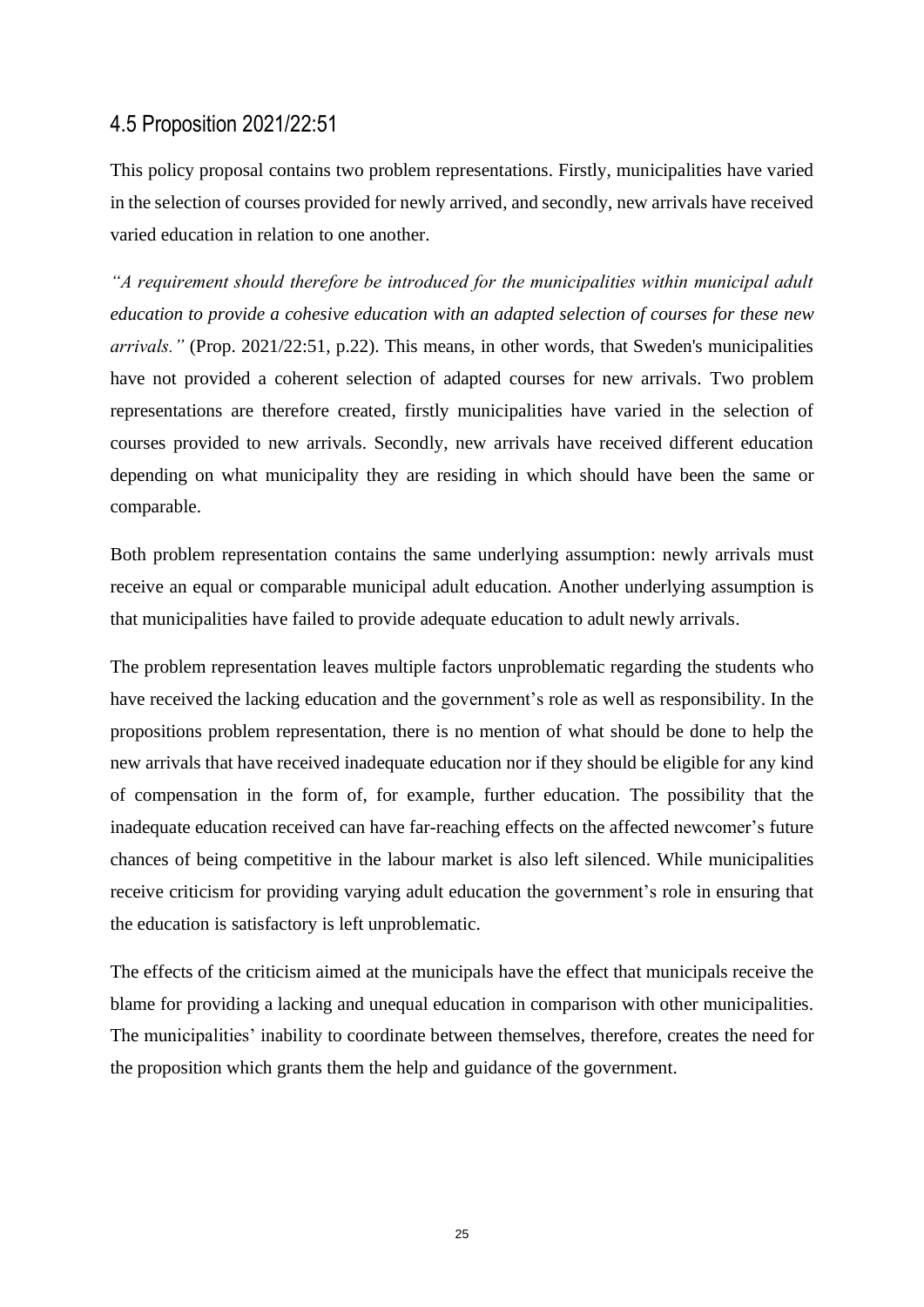## <span id="page-29-0"></span>4.6 Table 1

| <b>Propositions:</b> | Problem                  | <b>Presumptions or</b>              | What is left                       | <b>What effects</b> |
|----------------------|--------------------------|-------------------------------------|------------------------------------|---------------------|
|                      | representations:         | underlying                          | unproblematic                      | are produced:       |
|                      |                          | assumptions:                        | and/or                             |                     |
| Proposition          | Lack of active           | Actively                            | silenced:<br>How lack of           | Lack of             |
|                      | participation            | participating is                    | active                             | participation       |
| 2009/10:60           |                          | crucial.                            | participation                      | reason for the      |
|                      | New arrivals have        |                                     | has taken                          | proposition.        |
|                      | been treated             | Labour market                       | shape.                             |                     |
|                      | differently              | establishment is                    |                                    | New arrivals        |
|                      |                          | essential to                        |                                    | blamed for the      |
|                      | Lack of matching         | integration.                        |                                    | need of             |
|                      | between the labor        |                                     |                                    | proposition.        |
|                      | market and<br>settlement | Labor market and<br>settlement need |                                    |                     |
|                      |                          | to be matched.                      |                                    |                     |
|                      | Failure to reach         |                                     |                                    |                     |
|                      | previous goals.          | Need monetary                       |                                    |                     |
|                      |                          | incentives to                       |                                    |                     |
|                      |                          | motivate active                     |                                    |                     |
|                      |                          | participation.                      |                                    |                     |
|                      |                          |                                     |                                    |                     |
|                      |                          | Lack of self-                       |                                    |                     |
|                      |                          | interest in labour<br>market        |                                    |                     |
|                      |                          | establishment.                      |                                    |                     |
|                      |                          |                                     |                                    |                     |
|                      |                          | Equal treatment                     |                                    |                     |
|                      |                          | in labour market                    |                                    |                     |
|                      |                          | is necessary.                       |                                    |                     |
| Proposition          | Lack of active           | Lack of effort.                     | Reason for job                     | Job offers are      |
| 2013/14:10           | participation.           |                                     | refusal.                           | likely to remain    |
|                      | The establishment        | Lack of<br>motivation.              | The extent of                      | the same.           |
|                      | has been too slow.       |                                     | the job                            | Likely that job     |
|                      |                          | Government                          | refusals.                          | offers will         |
|                      | Previous goals           | knows how long                      |                                    | continue being      |
|                      | haven't been             | integration takes.                  | Which jobs                         | refused.            |
|                      | achieved.                |                                     | offers are                         |                     |
|                      |                          | Certain type of                     | suitable job                       | New arrivals        |
|                      | Refusal of suitable      | jobs are                            | offers.                            | blamed for          |
|                      | job offers without       | 'suitable'.                         |                                    | problem arising.    |
|                      | an acceptable            |                                     | Which reasons                      |                     |
|                      | reason.                  | Exist certain<br>acceptable         | for job refusals<br>are acceptable |                     |
|                      |                          |                                     | reasons.                           |                     |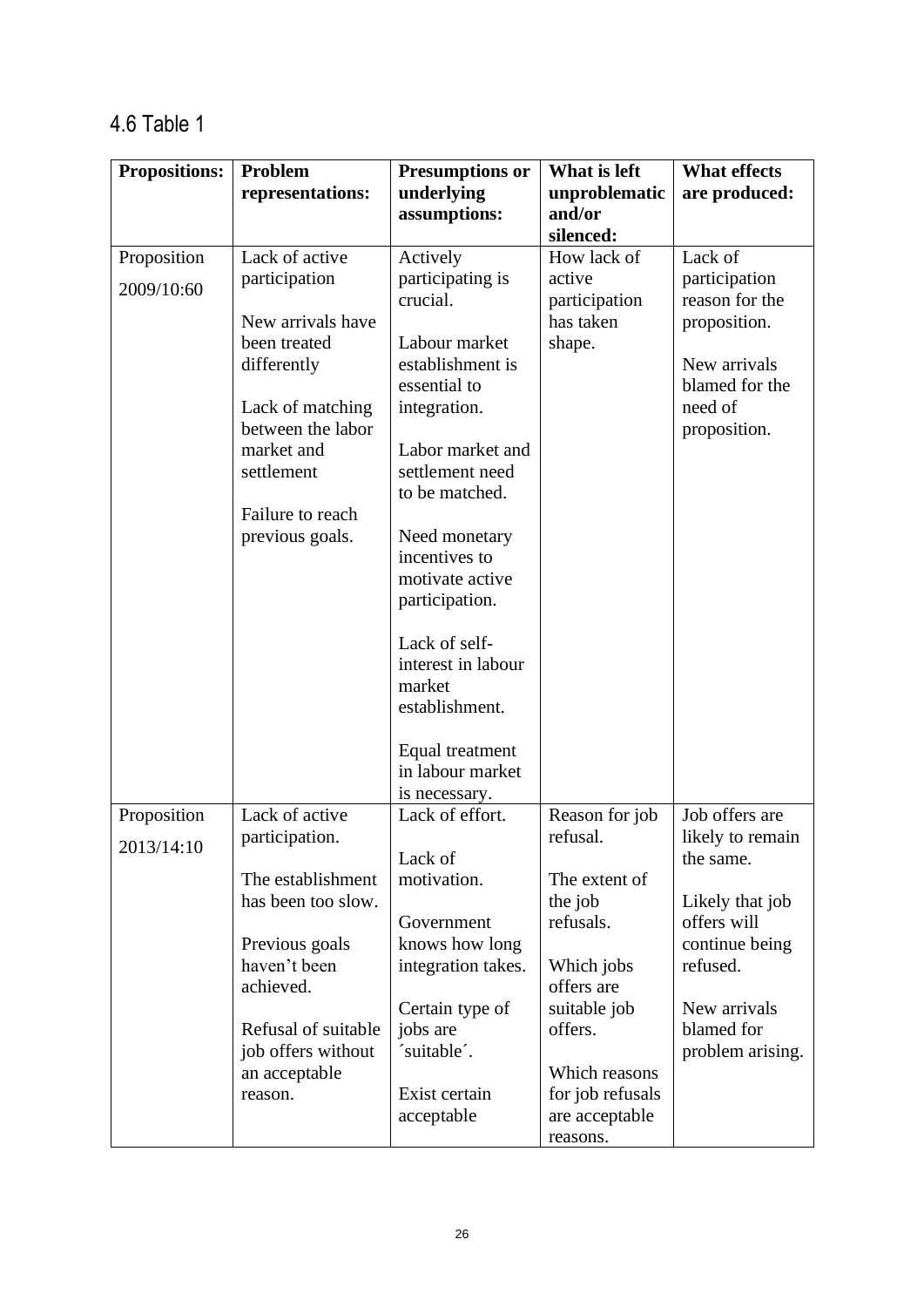|                            |                                                                                                                                                                                                                           | reasons for job<br>refusals.                                                                                                                                                                                                                                              |                                                                                                                                                                                               |                                                                  |
|----------------------------|---------------------------------------------------------------------------------------------------------------------------------------------------------------------------------------------------------------------------|---------------------------------------------------------------------------------------------------------------------------------------------------------------------------------------------------------------------------------------------------------------------------|-----------------------------------------------------------------------------------------------------------------------------------------------------------------------------------------------|------------------------------------------------------------------|
| Proposition<br>2015/16:54  | Sweden has<br>received too few<br>new arrivals in<br>relation to the<br>demand.<br>Municipalities<br>have been<br>unwilling to<br>accept arrivals.<br>Uneven<br>distribution of<br>newcomers<br>between<br>municipalities | Sweden is an<br>attractive<br>destination.<br>Municipalities<br>should be willing<br>to accept new<br>arrivals.<br>New arrivals<br>must gain access<br>to the labour<br>market.<br>Need for<br>matching<br>between<br>size/amount of<br>population and<br>newly arrivals. | State's<br>obligation in<br>facilitating the<br>municipalities<br>in their<br>reception of<br>newly arrivals.<br>Reason for<br>municipalities<br>unwillingness<br>to receive new<br>arrivals. | Municipalities<br>receive blame<br>for problem<br>arising.       |
| Proposition<br>2017/18:194 | Newly arrived<br>unable to reach<br>certain<br>educational goals.<br>Impossible to<br>regulate<br>curriculum of new<br>arrivals.<br>Students'<br>knowledge not the<br>basis for the<br>education plan.                    | Certain subjects<br>are more<br>important than<br>others.<br>Need for adapted<br>curriculum.<br>Need for targeted<br>actions.                                                                                                                                             | Where the time<br>should be taken<br>from.<br>How decides<br>where the time<br>should be taken<br>from.                                                                                       | Faulty or<br>lacking system<br>is reason for<br>problem arising. |
| Proposition<br>2021/22:51  | Municipalities<br>have varied in in<br>education<br>provided for<br>newly arrived.<br>New arrivals have<br>received varied<br>education to one<br>another.                                                                | Adult education<br>needs to be<br>equal.<br>Municipalities<br>have not<br>provided<br>adequate adult<br>education.                                                                                                                                                        | Compensation<br>for lacking<br>education.<br>Hindering far-<br>reaching<br>effects of<br>inadequate<br>education.<br>Government's<br>role.                                                    | Municipals<br>receive the<br>blame for<br>problem arising.       |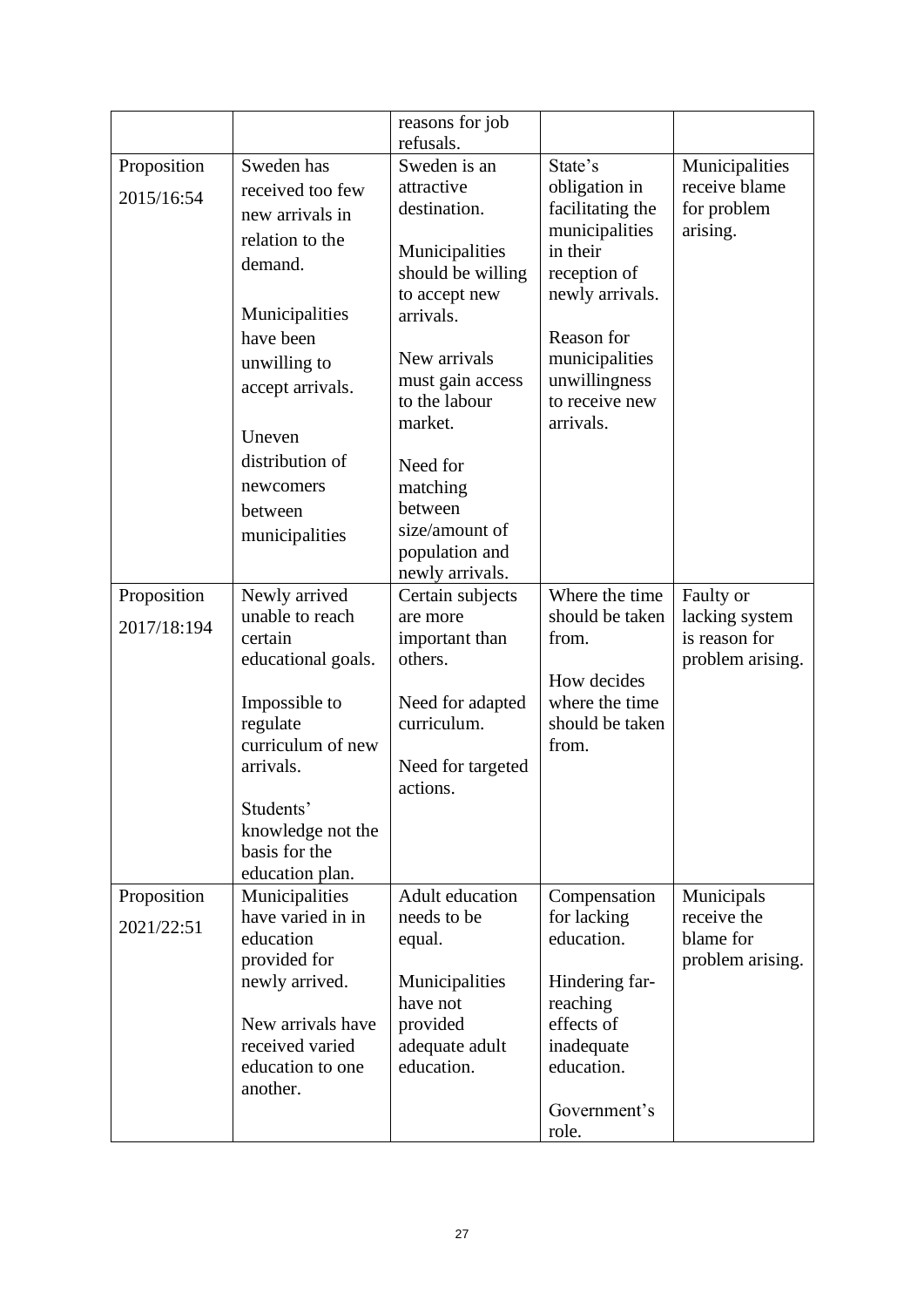## <span id="page-31-0"></span>**5. Conclusions and discussion**

In this section, the propositions will be discussed in relation to previous research and the theoretical framework applied in this study. Starting an analysis of the results of the study and the result of the research questions. This is followed by discussing how the result relates to the previous research. In the conclusion, the main result of the study is summarized, and the study's limitations are discussed, finally ending with suggestions for further research.

#### <span id="page-31-1"></span>5.1 Discussion

Although the policy proposals analyzed aim to address different issues, it is possible to find similarities between the documents on the implicit ideas of what integration is, whom it refers to and how integration should be implemented. Two main similarities that have been found are that integration is portrayed as something that is actively performed by the new arrivals and that integration is something that is made possible with the right circumstances which can be provided by the government. The policy proposals can also be put into three different categories depending on if the problem with integration is seen as a lack of providing adequate circumstance or if the newly arrived has failed to use the circumstances to become integrated, or if the problem is a mix of the two.

Starting with Proposition 2009/10:60 and Proposition 2013/14:10 which focus on the newly arrived immigrants' own responsibility in integration by discussing active participation and motivation, where the lack of these characteristics is described as problematic. This shows that motivation and active participation is perceived to be crucial parts that enable the possibility of integration. Integration can therefore be understood as heavily reliant on individuals' efforts, while the state's responsibility when it comes to integration is to provide the sufficient circumstances needed for integration to be made possible. These sufficient circumstances largely affect the labour market, as the state ensures that new arrivals have access to the labour market which in proposition 2013/14:10 can be understood by the importance put on a matching between settlement and labour market. In Proposition 2009/10:60 the importance of labour market access is visible by the emphasis that is put on the new arrivals' own part in actively participating in establishing themselves in the labour market. Another similarity between the two policy proposals is that the lack of activity participation points to a perceived understanding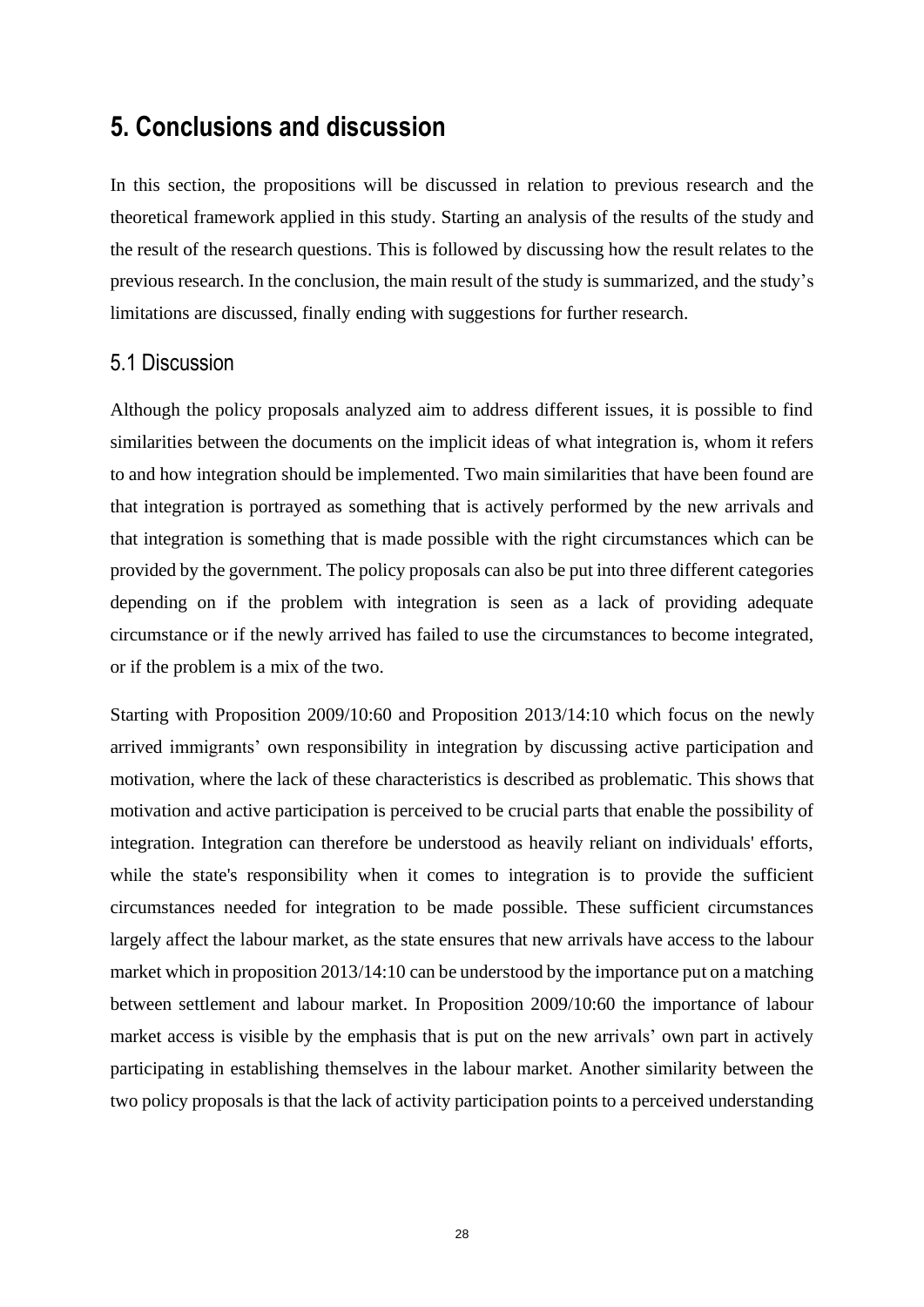that the state has provided the right circumstances but that the newly arrived immigrants have failed to use these circumstances to integrate.

In the second category Proposition 2015/16:54 and Proposition 2021/22:51 can be found in which a completely different problem representation is made visible. In these two policy proposals newly arrived immigrants as a group is hardly discussed but rather focus is put on the systemic part of the integration. These policy proposals describe the problem with integration as a failure or lacking system which has hindered integrations course or at least made it harder to achieve. In addition to the similarities in the problem formulation, it is also possible to find a similarity in what the propositions leave out. Neither Proposition 2015/16:54 nor Proposition 2021/22:51 discuss how these systemic problems have or can have affected individuals newly arrived or newly arrived as a group. As a result of leaving out possible effects of the systemic problems, the proposals fail to do discuss how these possible effects could have been alleviated or compensated. Moreover, an overall theme is that the problem with integration is that newly arrived immigrants have not been given the right circumstances to integrate as a product of the faulty system and therefore the integration in this aspect has failed.

The third and last category can be found in Proposition 2017/18:194 which does not completely fall into any of the two previous categories but is rather a mix of the two. In this proposition newly arrived immigrant students are described as having failed to meet educational goals because of a ridged system. The rigidness of the system has made it impossible for has municipalities to adapt the curriculum to the individual needs of the newly arrived students which the government perceives as necessary if the educational goals are to be achieved. For this, it is understood that both the system and the newly arrived students have been formulated as part of the problem. The newly arrived students have not had sufficient circumstances as the newly arrived students needed other circumstances to reach educational goals, which extend beyond those who exist for *integrated* students. When the system was put in place there must have existed an understanding that newly arrived students need the same circumstances as students perceived as integrated which in the time of Proposition 2017/18:194 have changed.

Moreover, the result of the perception that integration is pedant upon the circumstances provided by the government and the effort made by the new arrivals portrays integration as a one-sided process. Where the society is steadfast and unmoving whilst where the newly arrived is supposed to continuously move towards being integrated into said society. This also shows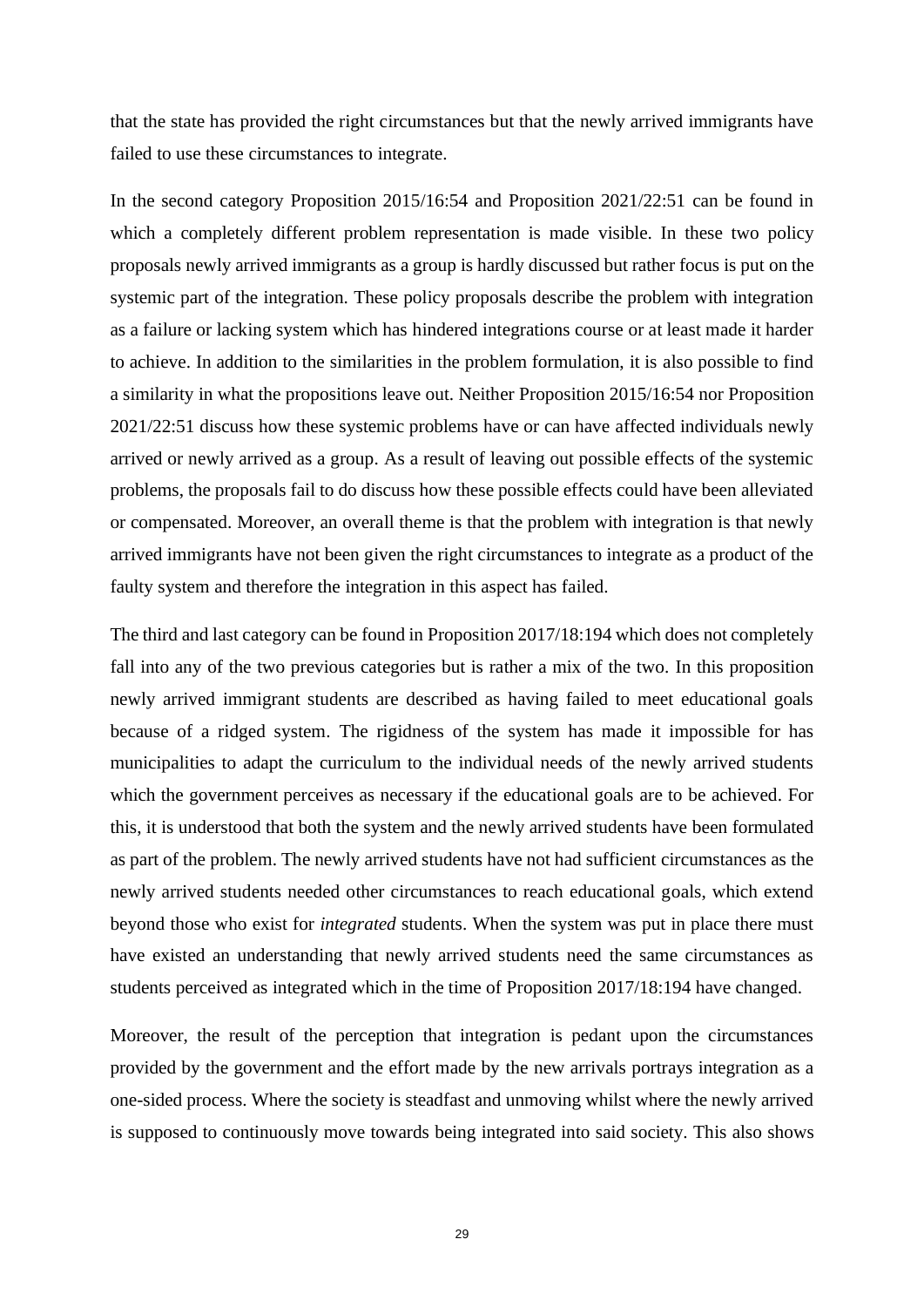that integration is perceived as normative and linear, as the newly arrived is the one moving forward, and the society is only providing circumstances for the movement. If the process instead would have been a two-way street both the newly arrived and the society would have moved towards each other, with the two accommodating for one another. The previous research also shows that this way of portraying integration as a linear one-sided process is common in policy discourse. The protection that the immigrant should be the one who conforms to a majority culture is a common depiction of integration in policy discourse (Penninx & Garcés-Mascareñas, 2016, p.12; Schinkel, 2013, p.1146; Schrove & Schinkel, 2013, p.1133-1134).

Furthermore, previous research also show that integration policies often lack clear criteria of how they should be operationalized (Favell, 2010, p.65). This is made apparent in both Proposition 2009/10:60 and Proposition 2013/14:10 where active participation is put forth as a central part of integration but the policy proposals lack in defining what active participation entails and how active participation is achieved. As a result, a political goal is proposed which fails to make clear how the goal should be reached. What is made clear is that it is important that the goal is reached and that the State is ready to provide incentives to make sure that the goal is reached.

In all the propositions analysed in this thesis, the labour market is understood as a key to integration, a feature that is necessary for integration to be made possible. This is visible in proposition 2009/10:60 and 2015/16:54 that both call for matching between settlement and job opportunities. In proposition 2013/14 where the main problem representation is that new arrivals have rejected job offers which are seen as problematic and therefore created the need for the position. Even though the connection to the labour market is not made as explicit in Proposition 2017/18:194 and Proposition 2021/22:51 which are both mainly centered around education, education can be understood as a part in gain access to the labour market. This falls in line with previous research which shows that integration often is linked with housing, employment, and education (Ager & Strang, 2008, p.169-171) and that Sweden historically has had string connections between integration and the labour market tracing all the way back to the 1970s (Borevi, 2014, p.710-712). That idea of integration as tightly bound to the labour market still exists in Sweden today follows what previous researchers point out that different ideas of integration are formed by context such as history which continues to impact societies over a long period of time (Rytter, 2018, p.691; Kaczmarczyk et al., 2015, p.38).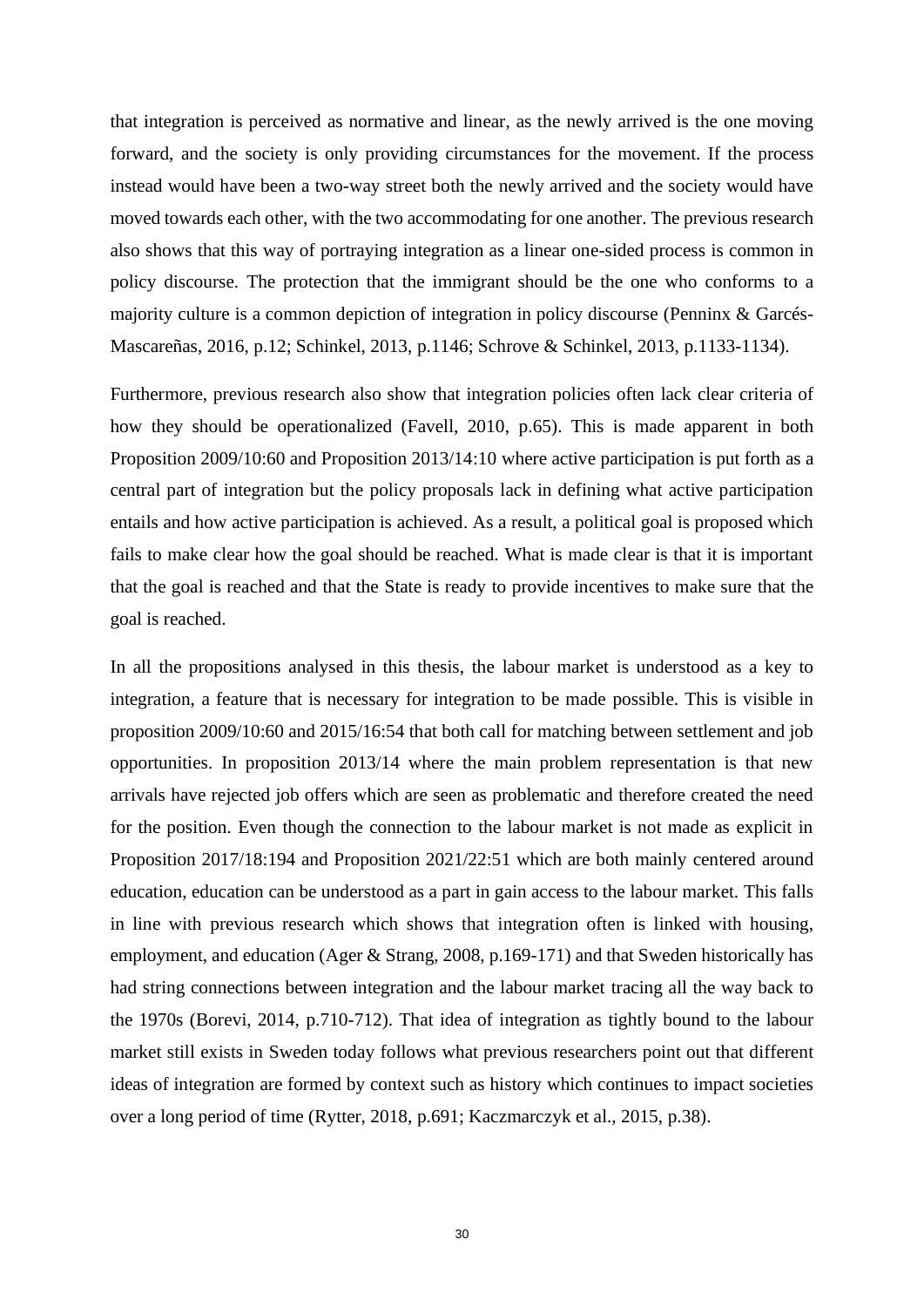#### <span id="page-34-0"></span>5.2 Conclusions

The purpose of the thesis was to study how integration is formulated through problematization in policy proposals made by the government and how these problem representations differ or remain the same over time, from 2009 till 2021. The result shows that integration in Swedish government propositions is formulated as a normative linear process. Where newly arrived must conform and integrate into the Swedish society, integration is, therefore, both viewed as a process and as a goal. The view of integration as a normative linear process is an idea that has prevailed throughout the decade as all the propositions contain an underlying understanding that it is the newly arrived immigrants that are to be integrated into Swedish society.

Moreover, all the propositions are that the labour market is perceived as a key to integration. All the problem representations in explicit terms describe the labour market as necessary for integration. Another similarity is that all the propositions leave out the government's part in the problem representations, the government is instead portrayed as having no part in the problems arising but willing to take responsibility to solve the problems. Furthermore, differences can also be found between the propositions. Wherein Proposition 2009/10:60 and Proposition 2013/14:10 from the first part of the last decade focus more on newly arrived responsibility in integrating into society. During the latter part of the decade, the focus is instead on lacking systems that have created difficulties for new arrivals to integrate.

Finally, it is important to reflect upon the limitations of the study and the effects these limitations have on the reading of the results. As the thesis only studied policy propositions and not related documents such as ministerial pronouncements or government reports the thesis misses out on providing a fuller picture and broader understanding of integration. Furthermore, the thesis due to time restraint chooses to not apply two of the WPR-approach's questions, namely numbers three and six, which are questions that aim to provide a fuller picture. As previously mentioned, subjective experience can also affect the reading of the results and, the problem representations which are visible to me, the author of the thesis.

#### <span id="page-34-1"></span>5.3 Further research

Suggestions for future research are to study how the model citizen is depicted in the propositions, traces of characteristics of the model citizen can already be found in this thesis. For example, newly arrived immigrants should show motivation and be active in establishing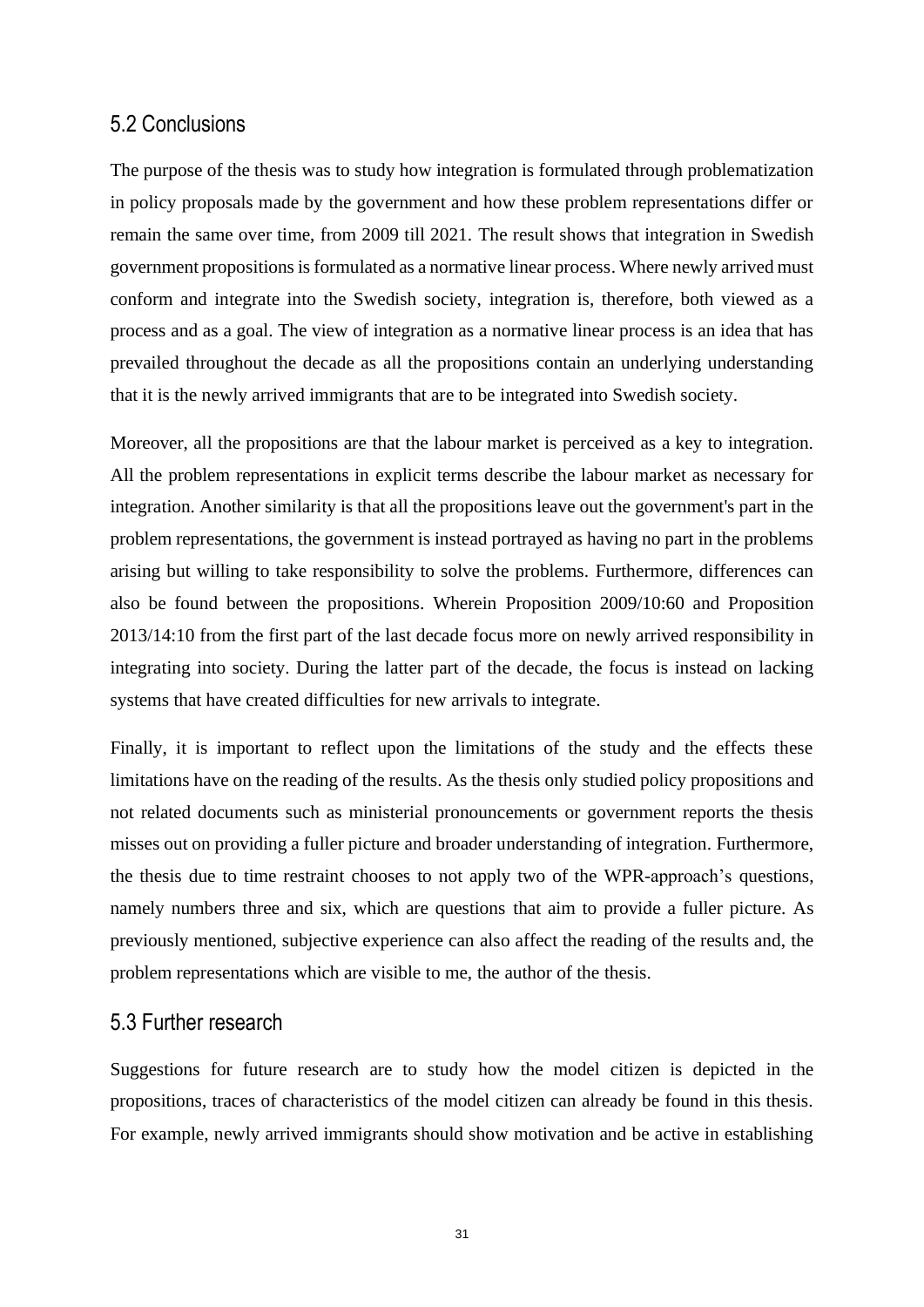themselves in the labour market. A study of how the model citizen is depicted could apply the WPR-approach as a possible method as it also includes cultural aspects which can be relevant when studying the depiction of the model citizen.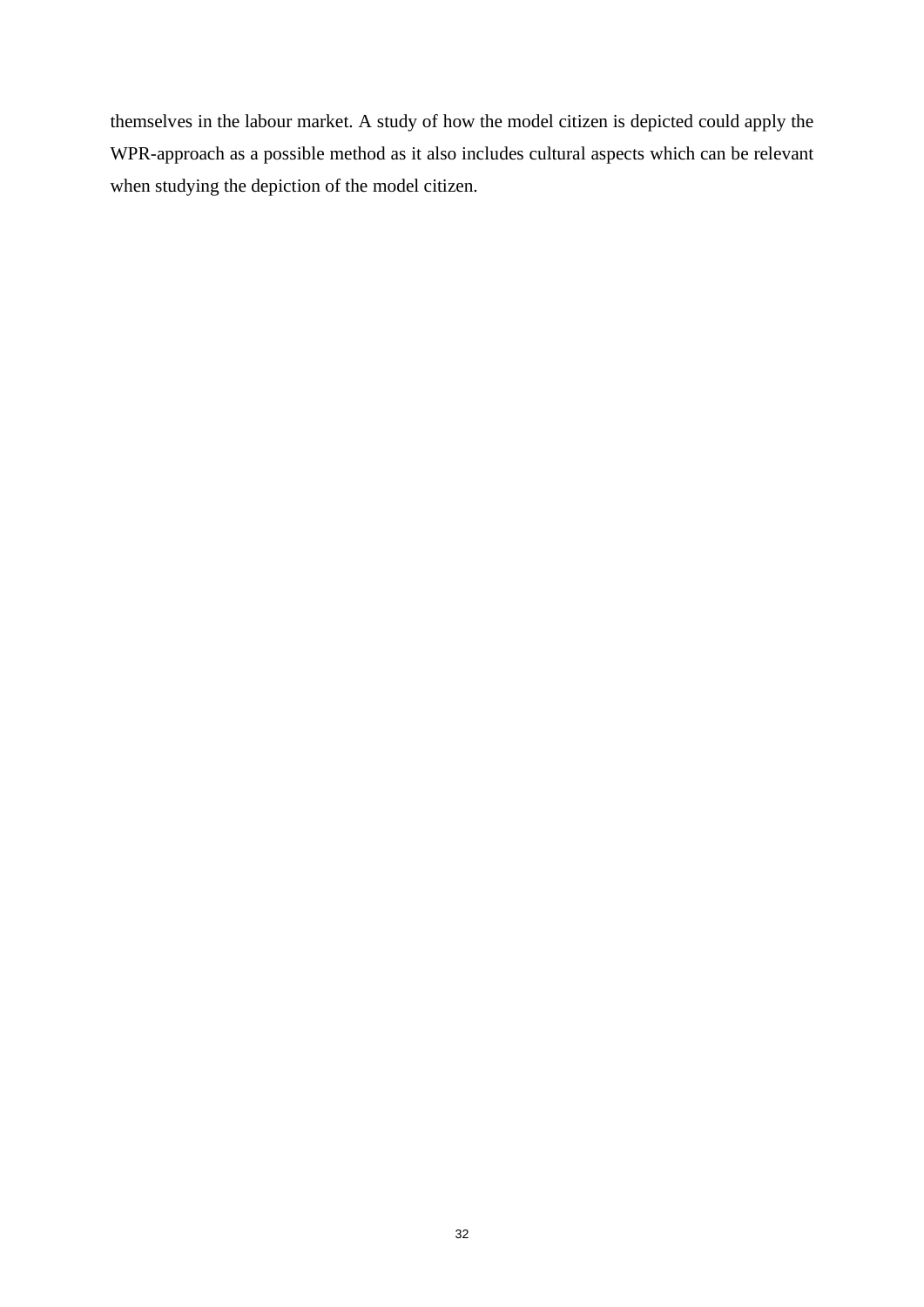## <span id="page-36-0"></span>**References**

Ager, A., & Strang, A. (2008). Understanding integration: A conceptual framework. Journal of refugee studies, 21(2), 166-191. Tillgänglig: <https://academic.oup.com/jrs/article/21/2/166/1621262>

Bacchi, C. (2009). Analysing policy. Pearson Higher Education AU.

Boréus, K., & Bergström, G. (2012). Textens mening och makt: metodbok i samhällsvetenskaplig text-och diskursanalys. Studentlitteratur.

Bacchi, C. (2009). Analysing policy. Pearson Higher Education AU.

Borevi, K. (2012). Sweden: The flagship of multiculturalism. In Immigration policy and the Scandinavian welfare state 1945–2010 (pp. 25-96). Palgrave Macmillan, London.

Bacchi, C., & Goodwin, S. (2016). Poststructural policy analysis: A guide to practice. Springer.

Carol Bacchi (2018) Governmentality and WPR. Retrived: 2/3-2022. From: https://carolbacchi.com/2018/11/19/governmentality-and-wpr/

Dahlström, C. (2004). Nästan välkomna. Invandrarpolitikens retorik och praktik

Duszczyj, M., Pachocka, M., & Pszczolkowska., D. (2021) "Introduction" in Duszczyj, M., Pachocka, M., & Pszczolkowska., (Ed) Relations between Immigration and Integration Policies in Europe Challenges, Opportunities and Perspectives in Selected EU Member States., (p. 1-7) Routledge

Dahlstedt, M., & Neergaard, A. (2019). Crisis of solidarity? Changing welfare and migration regimes in Sweden. Critical Sociology, 45(1), 121-135.

Favell, A. (2010). Integration and nations: the nation-state and research on immigrants in Western Europe. Selected studies in international migration and immigrant incorporation, 1, 371-404.

Gońda, M., Pachocka, M., & Podgórska, K. (2021). Measuring the Cultural Dimension of Migrant Integration and Integration Policy in the European Context: Dilemmas and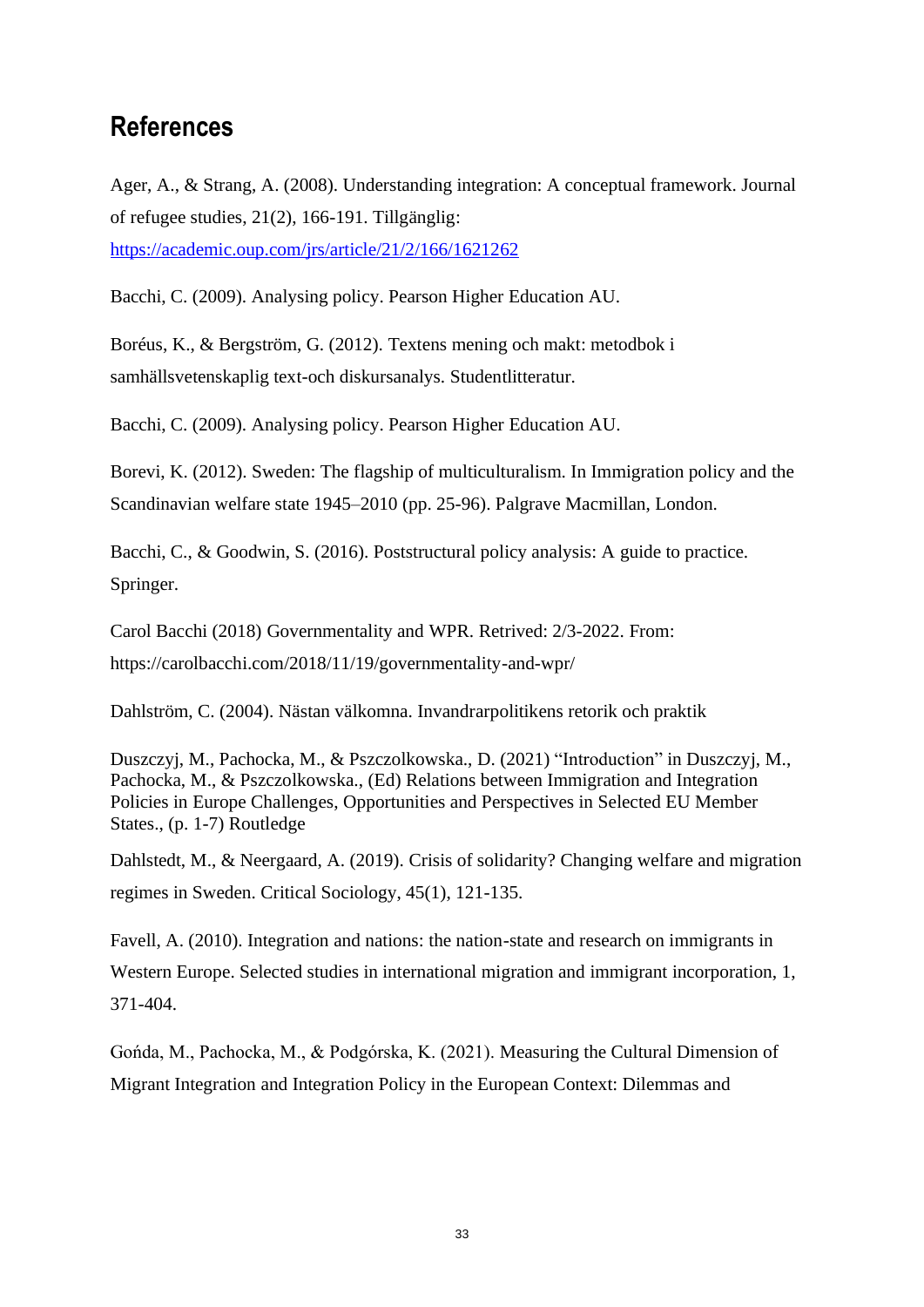Discussions1. International Migration, 59(1), 241-262. Tillgänglig: <https://onlinelibrary.wiley.com/doi/epdf/10.1111/imig.12757>

Kellgren, J. (2011). Är allmänmotiveringarna i våra skattepropositioner ändamålsenliga?: Några reflektioner kring etik, politik, legitimitet, öppenhet och komplexitet. Skattenytt, (10), 740-760.

Kaczmarczyk, P., Lesińska, M., & Okólski, M. (2015). 2. Shifting migration flows and integration policies in Europe. In Migration and integration in Europe, Southeast Asia, and Australia (pp. 25-44). Amsterdam University Press.

Nationalencyklopedin, proposition. http://www.ne.se/uppslagsverk/encyklopedi/lång/proposition (hämtad 2022-02-19)

Penninx, R., & Garcés-Mascareñas, B. (2016). The concept of integration as an analytical tool and as a policy concept. In Integration processes and policies in Europe (pp. 11-29). Springer, Cham.

Prop. 2009/10:60 Nyanlända invandrares arbetsmarknadsetablering – egenansvar med professionellt stöd. Available: [https://www.regeringen.se/rattsliga](https://www.regeringen.se/rattsliga-dokument/proposition/2009/11/prop.-20091060/)[dokument/proposition/2009/11/prop.-20091060/](https://www.regeringen.se/rattsliga-dokument/proposition/2009/11/prop.-20091060/)

Prop. 2013/14:104 Insatser för vissa nyanlända invandrares etablering m.m. Available: [https://www.riksdagen.se/sv/dokument-lagar/dokument/proposition/insatser-for-vissa](https://www.riksdagen.se/sv/dokument-lagar/dokument/proposition/insatser-for-vissa-nyanlanda-invandrares_H103104)[nyanlanda-invandrares\\_H103104](https://www.riksdagen.se/sv/dokument-lagar/dokument/proposition/insatser-for-vissa-nyanlanda-invandrares_H103104)

Prop. 2015/16:54 Ett gemensamt ansvar för mottagande av nyanlända Available: <https://www.regeringen.se/rattsliga-dokument/proposition/2015/11/prop-20151654/>

Prop. 2017/18:194 Fler nyanlända ska uppnå behörighet till gymnasieskolan och kvaliteten i förskola och fritidshem ska stärkas Available: [https://www.regeringen.se/rattsliga](https://www.regeringen.se/rattsliga-dokument/proposition/2018/03/prop.-201718194/)[dokument/proposition/2018/03/prop.-201718194/](https://www.regeringen.se/rattsliga-dokument/proposition/2018/03/prop.-201718194/)

Prop. 2021/2022:51 En sammanhållen utbildning för nyanlända som har utbildningsplikt. Available: https://www.regeringen.se/rattsliga-dokument/proposition/2021/11/prop.- 20212251/